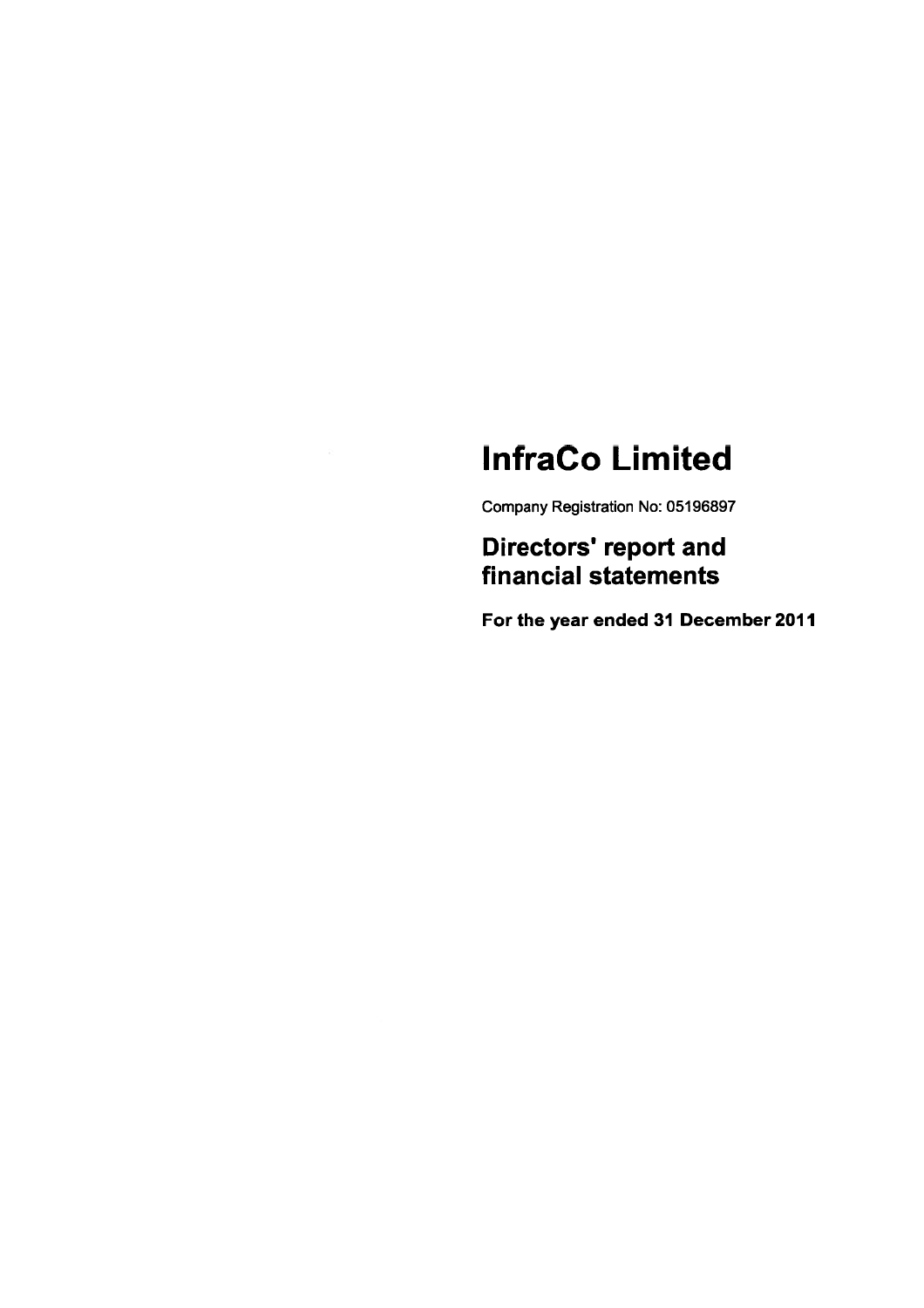## COMPANY INFORMATION

| <b>Directors</b>         | <b>Peter Bird</b><br><b>Valentine Chitalu</b><br>Keith Palmer<br><b>Richard Parry</b><br>Stephen West (appointed 1 January 2012)<br>Katharine Painter (appointed 1 January 2012)<br>Peter Barlow (appointed 1 January 2012) |
|--------------------------|-----------------------------------------------------------------------------------------------------------------------------------------------------------------------------------------------------------------------------|
| <b>Company secretary</b> | <b>Jordan Company Secretaries Limited</b>                                                                                                                                                                                   |
| <b>Company number</b>    | 05196897                                                                                                                                                                                                                    |
| <b>Registered office</b> | <b>St. Nicholas House</b><br><b>St. Nicholas Road</b><br>Sutton<br>Surrey<br>SM <sub>1</sub> 1EL                                                                                                                            |
| <b>Auditors</b>          | Mazars LLP<br><b>Chartered Accountants &amp; Statutory Auditor</b><br><b>Times House</b><br><b>Throwley Way</b><br>Sutton<br><b>Surrey</b><br><b>SM1 4JQ</b>                                                                |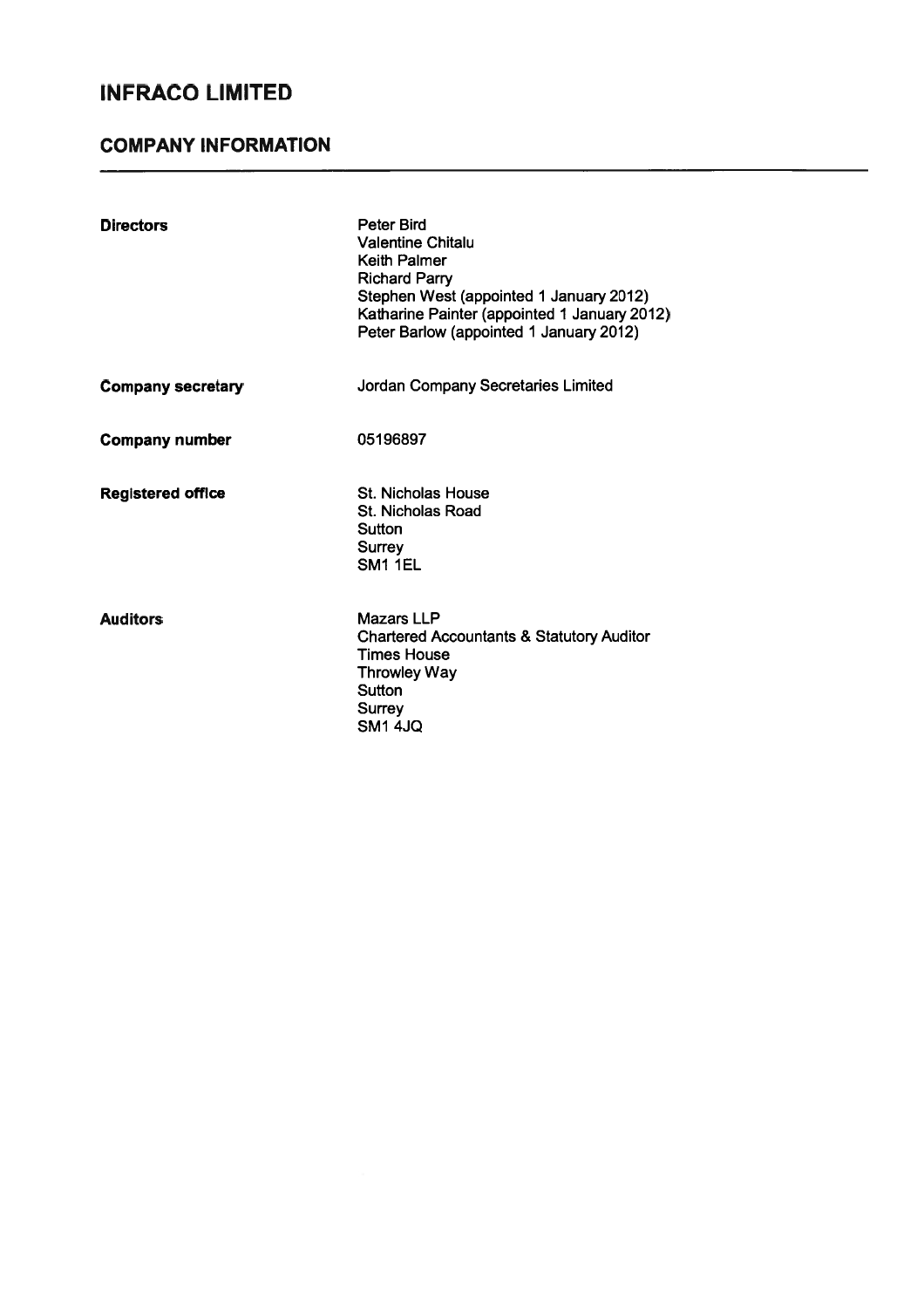# **CONTENTS**

|                                                | Page     |
|------------------------------------------------|----------|
| Directors' report                              | $1 - 2$  |
| Directors' responsibilities statement          | 3        |
| Independent auditor's report                   | $4 - 5$  |
| <b>Profit and loss account</b>                 | 6        |
| Statement of total recognised gains and losses | 7        |
| <b>Balance sheet</b>                           | 8        |
| <b>Notes to the financial statements</b>       | $9 - 20$ |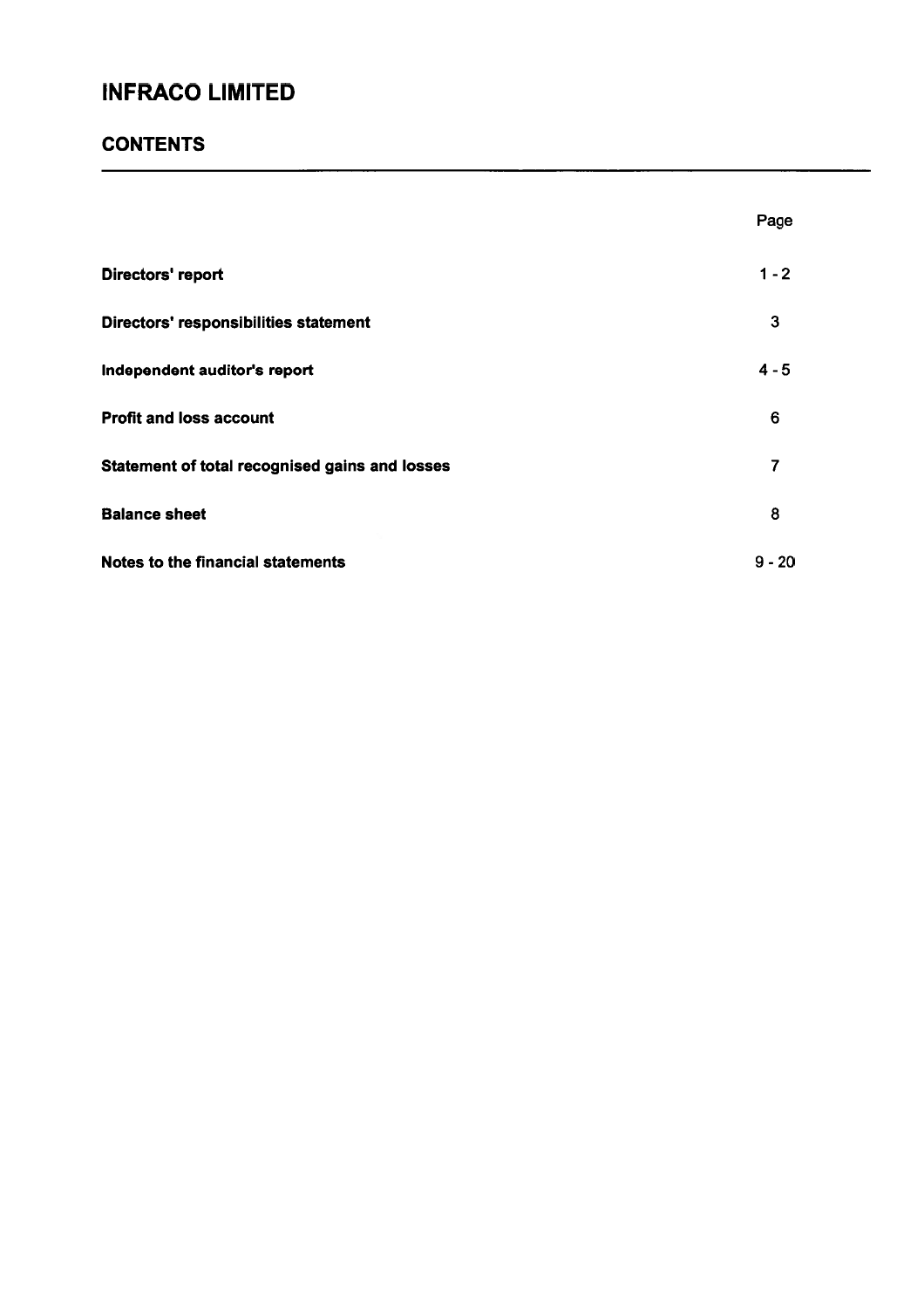### DIRECTORS' REPORT FOR THE YEAR ENDED 31 DECEMBER 2011

The directors present their report and the financial statements for the year ended 31 December 2011.

#### Principal activities

The principal activity of the company is that of infrastructure project development.

The company takes on high transaction risks associated with early stages of the project cycle with the aim of selling its interests to private investors once the development process has been completed.

#### **Directors**

The directors who served during the year were:

Peter Bird Valentine Chitalu Keith Palmer Richard Parry Roger Mark Witcomb (resigned <sup>1</sup> December 2011)

#### Going concern

The company meets its day to day working capital through grants received and share capital issued. The directors have considered the company's cash flow requirements for the 12 months following the approval date of these accounts and on the basis of this the directors consider that the company will continue to have sufficient funds for the foreseeable future. The directors have received assurances regarding future grants and share capital issued which the directors feel is sufficient for the financial statements to be prepared on the going concern basis. Since the year end, the company has received significant funding and assurances from funding providers, through The Private Infrastructure Development Group Trust further supporting the activities of InfraCo Limited as described in the post balance sheet events section below. The financial statements do not include any adjustments that would result were funding to be withdrawn.

#### Provision of information to auditors

Each of the persons who are directors at the time when this directors' report is approved has confirmed that:

- so far as that director is aware, there is no relevant audit information of which the company's auditors are unaware, and
- that director has taken all the steps that ought to have been taken as a director in order to be aware of any information needed by the company's auditors in connection with preparing their report and to establish that the company's auditors are aware of that information.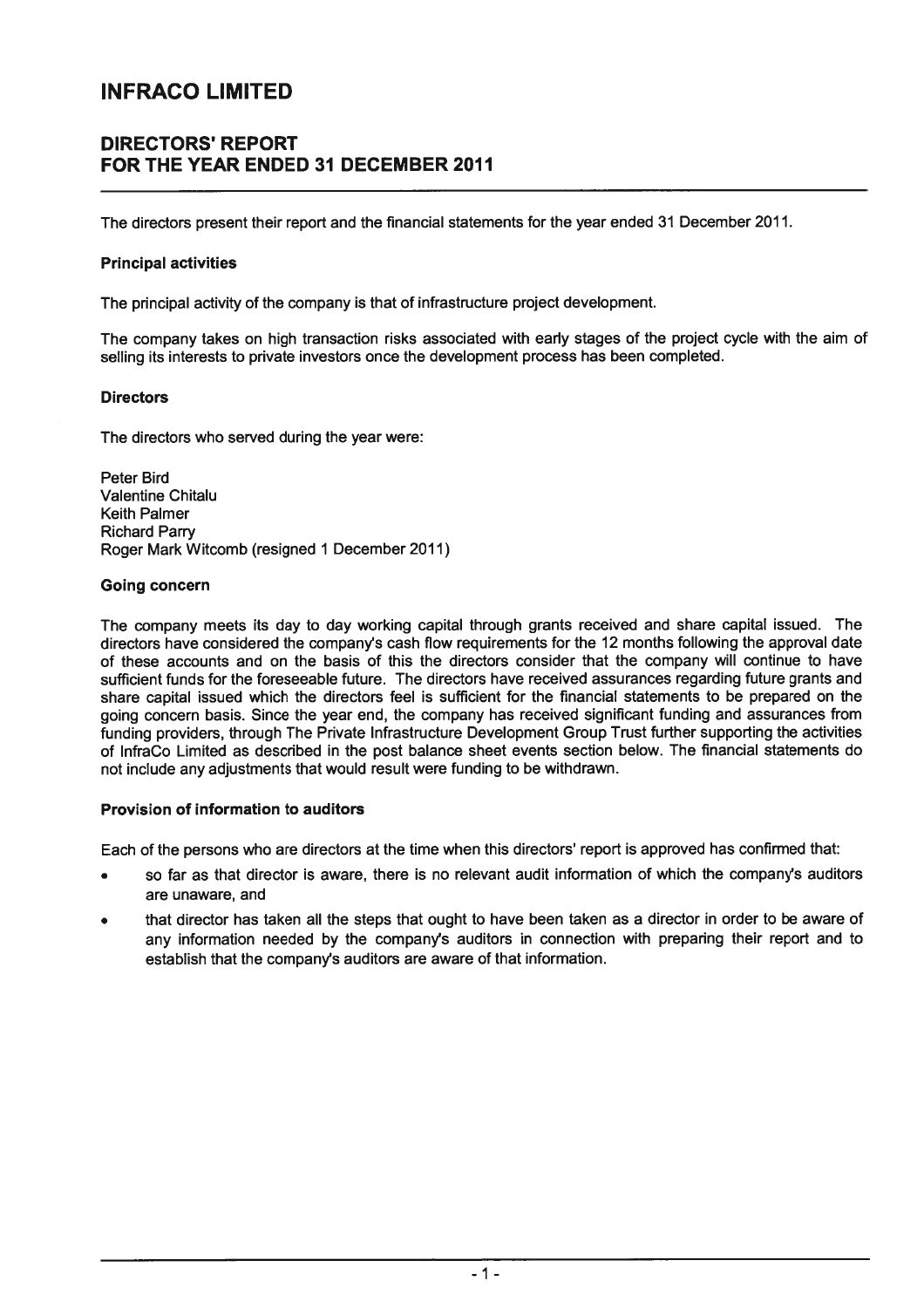### DIRECTORS' REPORT FOR THE YEAR ENDED 31 DECEMBER 2011

#### Auditors

The auditors, Mazars LLP, will be proposed for reappointment in accordance with section 485 of the Companies Act 2006.

#### Post balance sheet events

On 25 April 2012, a subsidy agreement was signed between InfraCo Limited, The Private Infrastructure Development Group Trust and Kalangala Infrastructure Services Limited.

On the completion of set milestones in relation to the completion of the Ferry project the total principal amount of £2,803,357 and interest payable of £132,857, included within amounts payable to group undertakings in under one year, would be waived by either a credit note or debit note.

Following from this waiver the amounts owed to InfraCo Limited by Kalangala Infrastructure Services Limited, totalling £2,803,357 (principal) and interest receivable of £132,857, included within amounts owed by group undertakings would also be waived.

As at the date of signing the financial statements the milestones for this waiver had not yet been met and the payable and receivable balances had not yet been waived.

Between 17 January and 12 June 2012, 11,799,973 Euros, \$8,060,489 and £11,000,000 has been received from The Private Infrastructure Development Group Trust further supporting the activities of InfraCo Limited and which will be converted into issued equity share capital during 2012.

In preparing this report, the directors have taken advantage of the small companies exemptions provided by section 415A of the Companies Act 2006.

This report was approved by the board and signed on its behalf by:

Peter Barlow **Director** 

Date:  $255$  Sehr  $2012$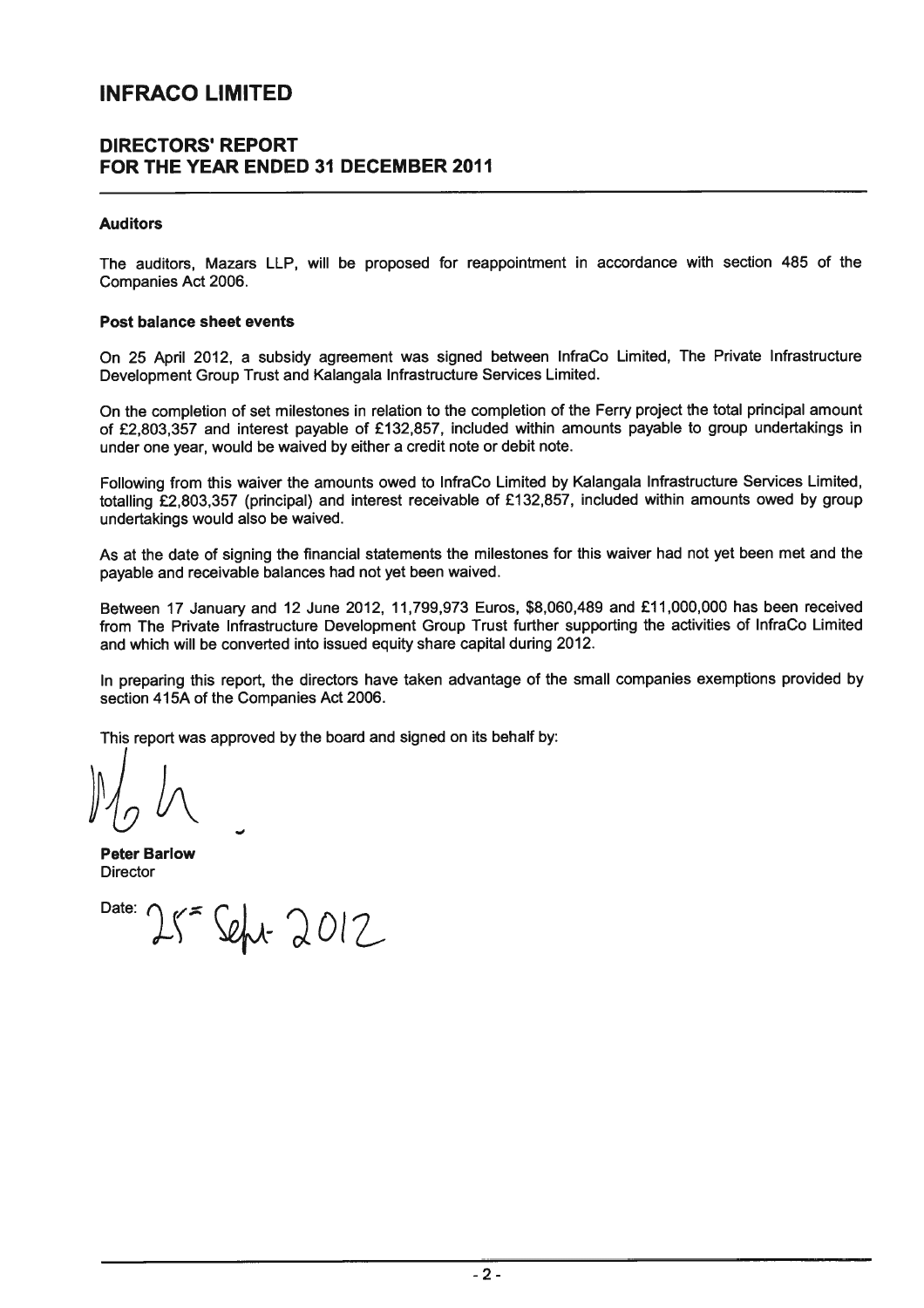### DIRECTORS' RESPONSIBILITIES STATEMENT FOR THE YEAR ENDED 31 DECEMBER 2011

The directors are responsible for preparing the directors' report and the financial statements in accordance with applicable law and regulations.

Company law requires the directors to prepare financial statements for each financial year. Under that law the directors have elected to prepare the financial statements in accordance with United Kingdom Generally Accepted Accounting Practice (United Kingdom Accounting Standards and applicable law). Under company law the directors must not approve the financial statements unless they are satisfied that they give a true and fair view of the state of affairs of the company and of the profit or loss of the company for that period. In preparing these financial statements, the directors are required to:

- select suitable accounting policies and then apply them consistently;
- make judgements and estimates that are reasonable and prudent;
- state whether applicable UK Accounting Standards have been followed, subject to any material departures disclosed and explained in the financial statements;
- prepare the financial statements on the going concern basis unless it is inappropriate to presume that the company will continue in business.

The directors are responsible for keeping adequate accounting records that are sufficient to show and explain the company's transactions and disclose with reasonable accuracy at any time the financial position of the company and enable them to ensure that the financial statements comply with the Companies Act 2006. They are also responsible for safeguarding the assets of the company and hence for taking reasonable steps for the prevention and detection of fraud and other irregularities.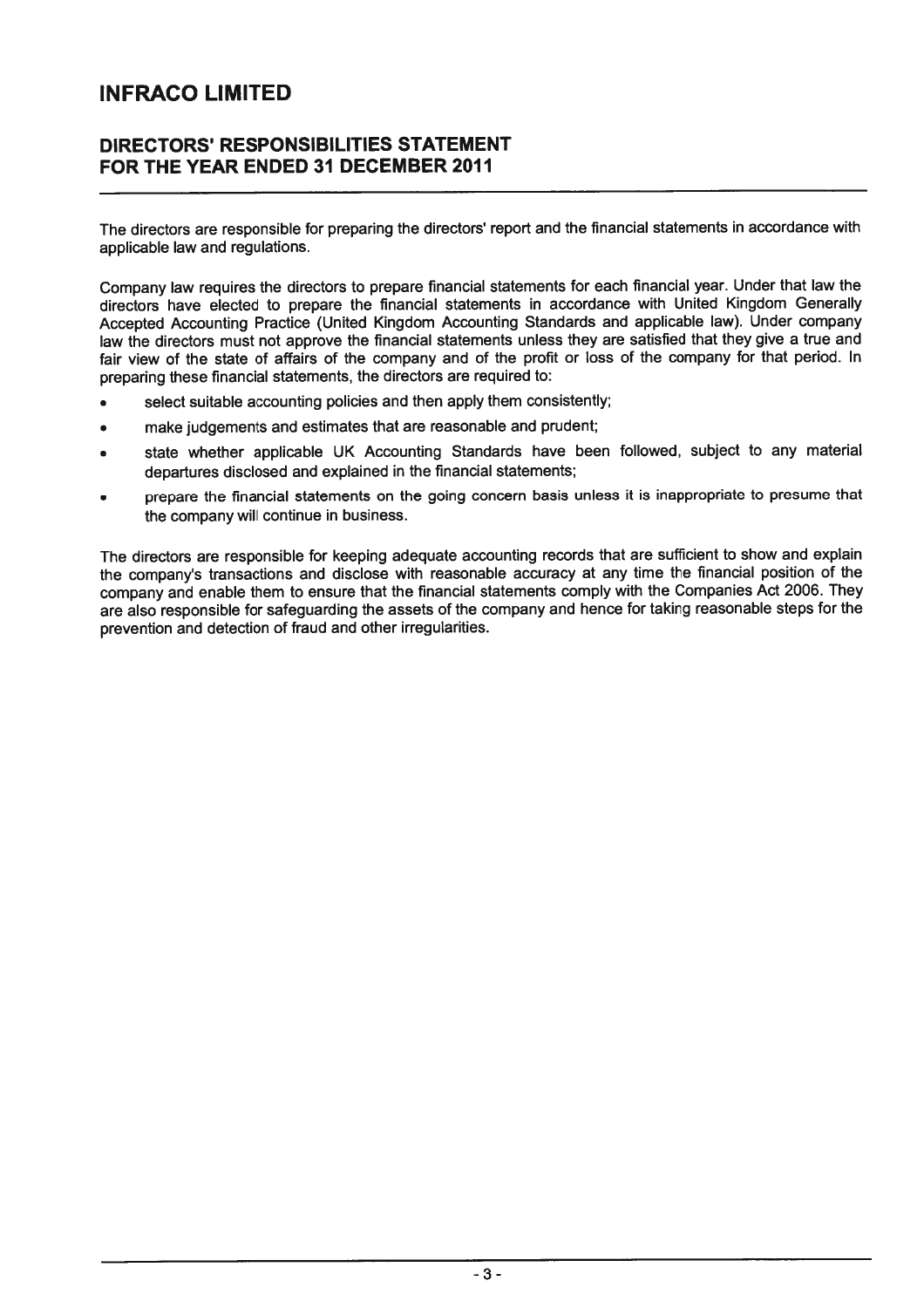# INDEPENDENT AUDITOR'S REPORT TO THE MEMBERS OF INFRACO LIMITED

We have audited the financial statements of InfraCo Limited for the year ended 31 December 2011 which comprise the profit and loss account, the statement of total recognised gains and losses, the balance sheet and the related notes. The financial reporting framework that has been applied in their preparation is applicable law and the Financial Reporting Standard for Smaller Entities (effective April 2008) (United Kingdom Generally Accepted Accounting Practice applicable to Smaller Entities).

#### Respective responsibilities of directors and auditor

As explained more fully in the directors' responsibilities statement set out on page 3, the directors are responsible for the preparation of the financial statements and for being satisfied that they give a true and fair view.

Our responsibility is to audit and express an opinion on the financial statements in accordance with applicable law and International Standards on Auditing (UK and Ireland). Those standards require us to comply with the Auditing Practices Board's (APB's) Ethical Standards for Auditors. This report is made solely to the company's members as a body in accordance with Chapter 3 of Part 16 of the Companies Act 2006. Our audit work has been undertaken so that we might state to the company's members those matters we are required to state to them in an auditors' report and for no other purpose. To the fullest extent permitted by law, we do not accept or assume responsibility to anyone other than the company and the company's members as a body for our audit work, for this report, or for the opinions we have formed.

#### Scope of the audit of the financial statements

A description of the scope of an audit of financial statements is provided on the APB's website at www.frc.org.uk/apb/scope/private.cfm.

#### Opinion on the financial statements

In our opinion the financial statements:

- give a true and fair view of the state of the company's affairs as at 31 December 2011 and of its result for the year then ended;
- have been properly prepared in accordance with United Kingdom Generally Accepted Accounting Practice applicable to Smaller Entities; and
- have been prepared in accordance with the requirements of the Companies Act 2006.

#### Opinion on the other matter prescribed by the Companies Act 2006

In our opinion the information given in the directors' report for the financial year for which the financial statements are prepared is consistent with the financial statements.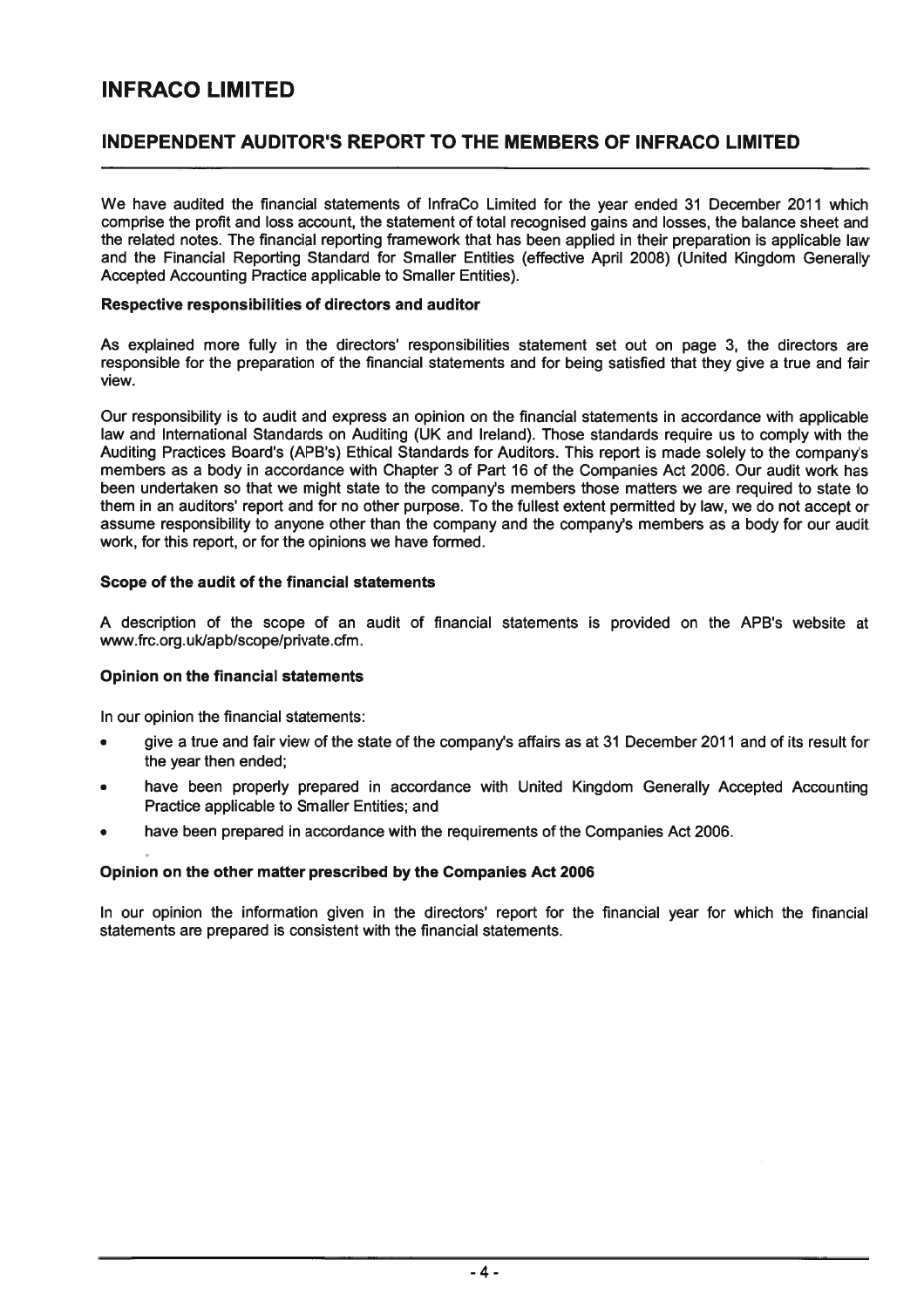# INDEPENDENT AUDITOR'S REPORT TO THE MEMBERS OF INFRACO LIMITED

#### Matters on which we are required to report by exception

We have nothing to report in respect of the following matters where the Companies Act 2006 requires us to report to you if, in our opinion:

- adequate accounting records have not been kept, or returns adequate for our audit have not been received from branches not visited by us; or
- the financial statements are not in agreement with the accounting records and returns; or
- certain disclosures of directors' remuneration specified by law are not made; or
- we have not received all the information and explanations we require for our audit; or
- the directors were not entitled to prepare the financial statements and the directors' report in accordance with the small companies' regime.

 $200 - 4$ 

Jonathan Seaman (Senior Statutory Auditor)

For and on behalf of Mazars LLP

Chartered Accountants and Statutory Auditor

Times House Throwley Way **Sutton Surrey** SMI 4JQ

Date: 26 Serienbon 2012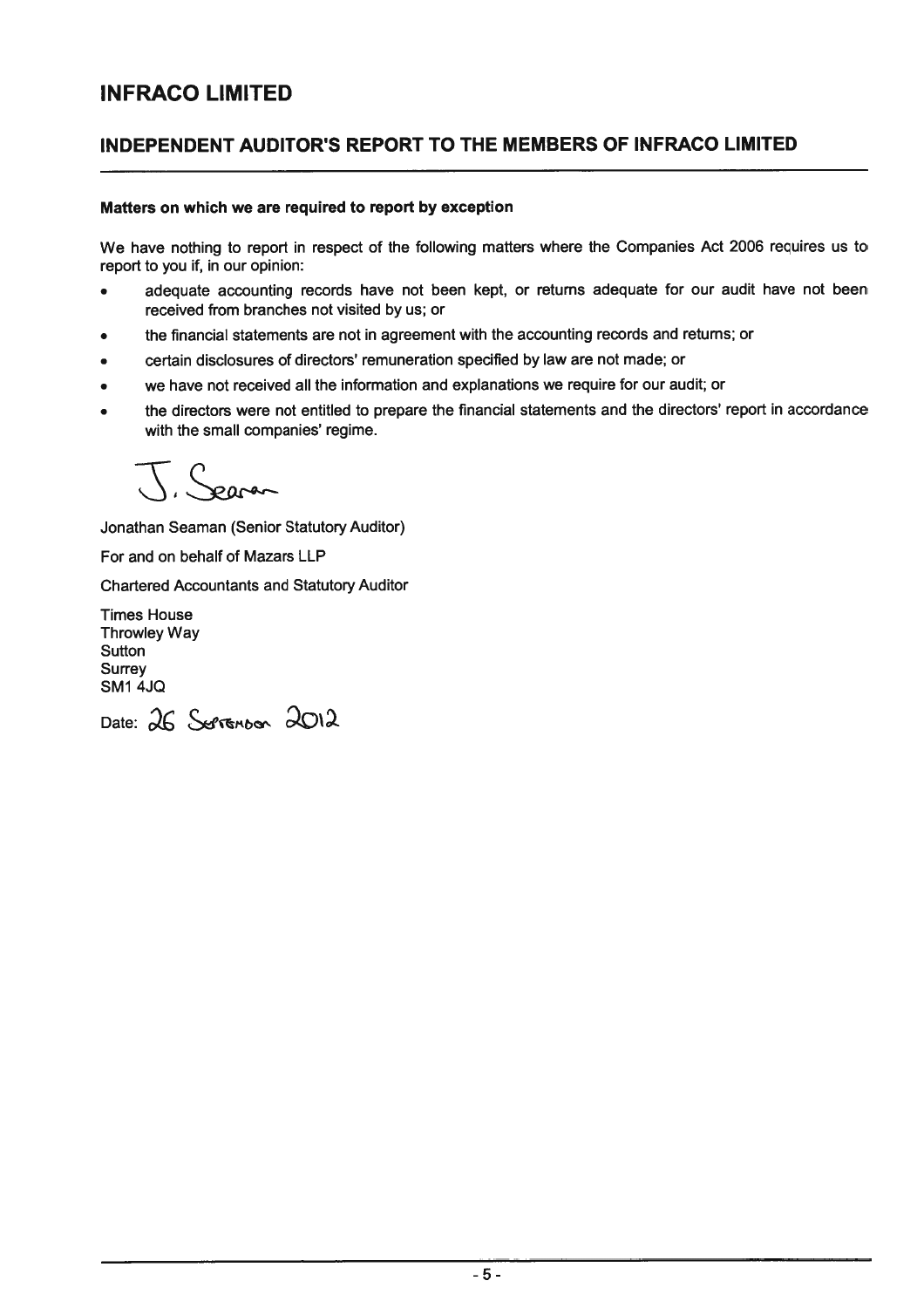# PROFIT AND LOSS ACCOUNT FOR THE YEAR ENDED 31 DECEMBER 2011

|                                             | <b>Note</b> | 2011<br>£      | As restated<br>2010<br>£ |
|---------------------------------------------|-------------|----------------|--------------------------|
| <b>Turnover</b>                             | 1,2         | 3,996,767      | 8,995,612                |
| <b>Administrative expenses</b>              |             | (13, 367, 269) | (15, 523, 252)           |
| <b>Operating loss</b>                       | 3           | (9,370,502)    | (6,527,640)              |
| Interest receivable and similar income      | 5           | 837,446        | 420,317                  |
| Interest payable and similar charges        |             | (88, 488)      | (44, 829)                |
| Loss on ordinary activities before taxation |             | (8,621,544)    | (6, 152, 152)            |
| Tax on loss on ordinary activities          | 6           |                |                          |
| Loss for the financial year                 | 14          | (8,621,544)    | (6, 152, 152)            |

The notes on pages 9 to 20 form part of these financial statements.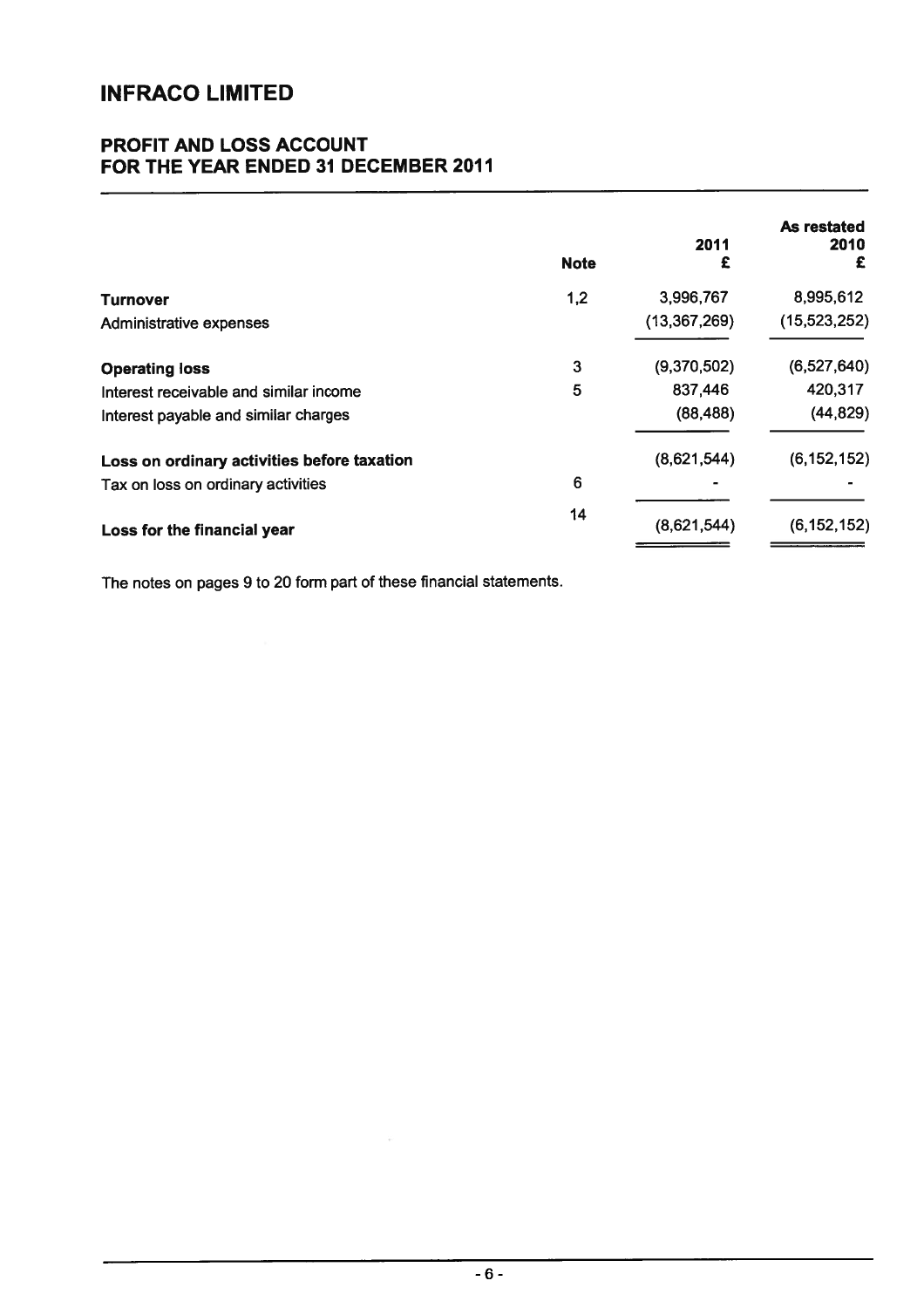## STATEMENT OF TOTAL RECOGNISED GAINS AND LOSSES FOR THE YEAR ENDED 31 DECEMBER 2011

| Loss for the financial year                                          | <b>Note</b> | 2011<br>£<br>(8,621,544) | As restated<br>2010<br>£<br>(6, 152, 152) |
|----------------------------------------------------------------------|-------------|--------------------------|-------------------------------------------|
| Total recognised gains and losses relating to the year               |             | (8,621,544)              | (6, 152, 152)                             |
| Prior year adjustment                                                | 15          | 180,467                  |                                           |
| Total gains and losses recognised since last financial<br>statements |             | (8,441,077)              |                                           |

The notes on pages 9 to 20 form part of these financial statements.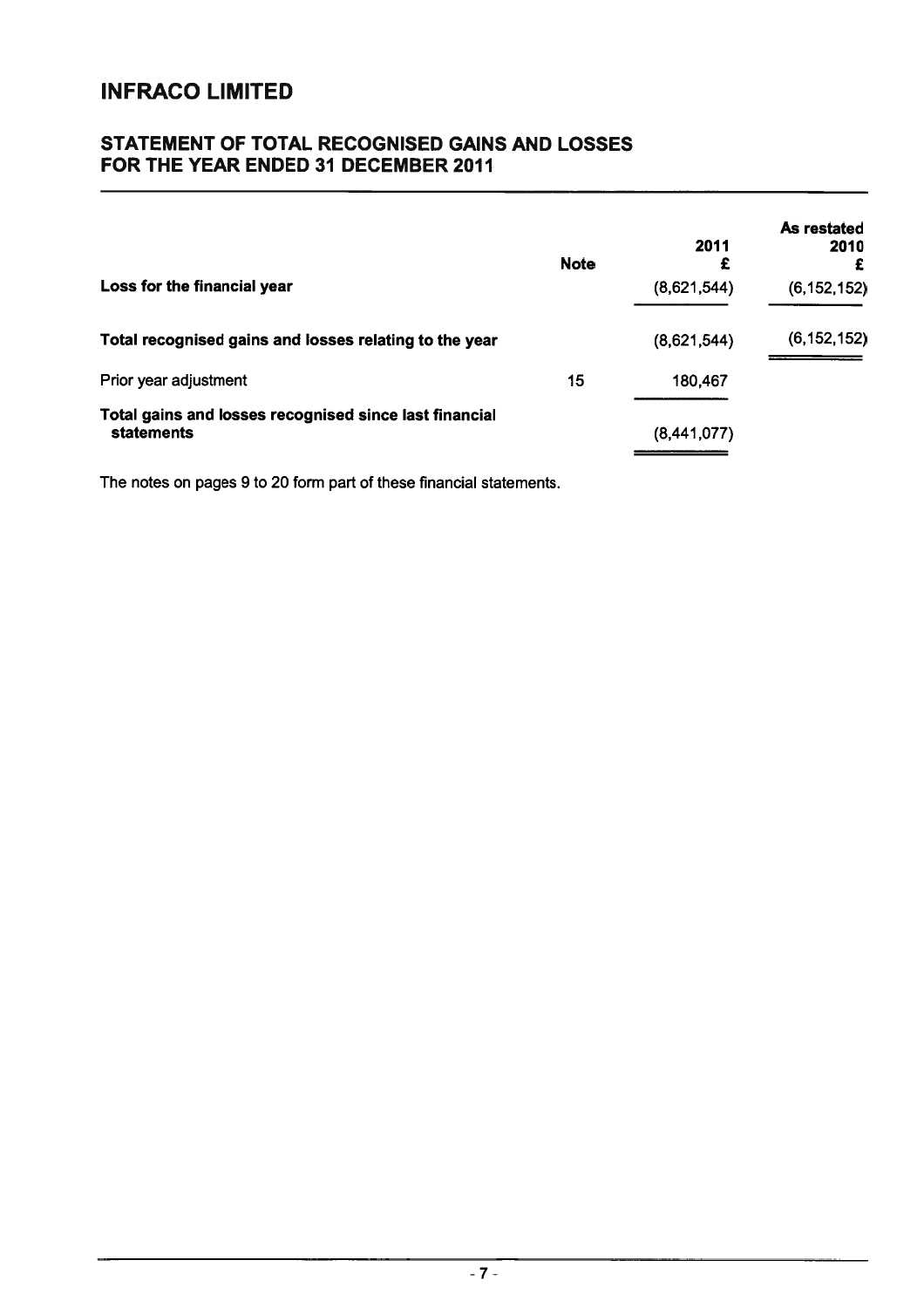Registered number: 05196897

### BALANCE SHEET AS AT 31 DECEMBER 2011

|                                                            | <b>Note</b>    | £           | 2011<br>£      | £             | As restated<br>2010<br>£ |
|------------------------------------------------------------|----------------|-------------|----------------|---------------|--------------------------|
| <b>Fixed assets</b>                                        |                |             |                |               |                          |
| Tangible assets                                            | $\overline{7}$ |             | 727            |               | 1,853                    |
| Investments                                                | 8              |             | 56,335         |               | 55,877                   |
|                                                            |                |             | 57,062         |               | 57,730                   |
| <b>Current assets</b>                                      |                |             |                |               |                          |
| Debtors: amounts falling due after more than<br>one year   | 9              | 2,752,849   |                | 180,467       |                          |
| Debtors: amounts falling due within one year               | 9              | 4,297,345   |                | 6,489,416     |                          |
| Cash at bank                                               |                | 856,156     |                | 2,578,249     |                          |
|                                                            |                | 7,906,350   |                | 9,248,132     |                          |
| Creditors: amounts falling due within one<br>year          | 10             | (8,335,234) |                | (7, 268, 148) |                          |
| <b>Net current (liabilities)/assets</b>                    |                |             | (428, 884)     |               | 1,979,984                |
| <b>Total assets less current liabilities</b>               |                |             | (371, 822)     |               | 2,037,714                |
| Creditors: amounts falling due after more<br>than one year | 11             |             |                |               | (1,472,218)              |
| <b>Net (liabilities)/assets</b>                            |                |             | (371, 822)     |               | 565,496                  |
| <b>Capital and reserves</b>                                |                |             |                |               |                          |
| Called up share capital                                    | 13             |             | 34,880,511     |               | 27,196,285               |
| Profit and loss account                                    | 14             |             | (35, 252, 333) |               | (26, 630, 789)           |
| <b>Shareholders' (deficit)/funds</b>                       | 16             |             | (371, 822)     |               | 565,496                  |

The financial statements have been prepared in accordance with the special provisions relating to companies subject to the small companies regime within Part 15 of the Companies Act 2006 and in accordance with the Financial Reporting Standard for Smaller Entities (effective April 2008).

The financial statements were approved and authorised for issue by the board and were signed on its behalf by:

Peter Barlow Director

 $2012$ Date:

The notes on pages 9 to 20 form part of these financial statements.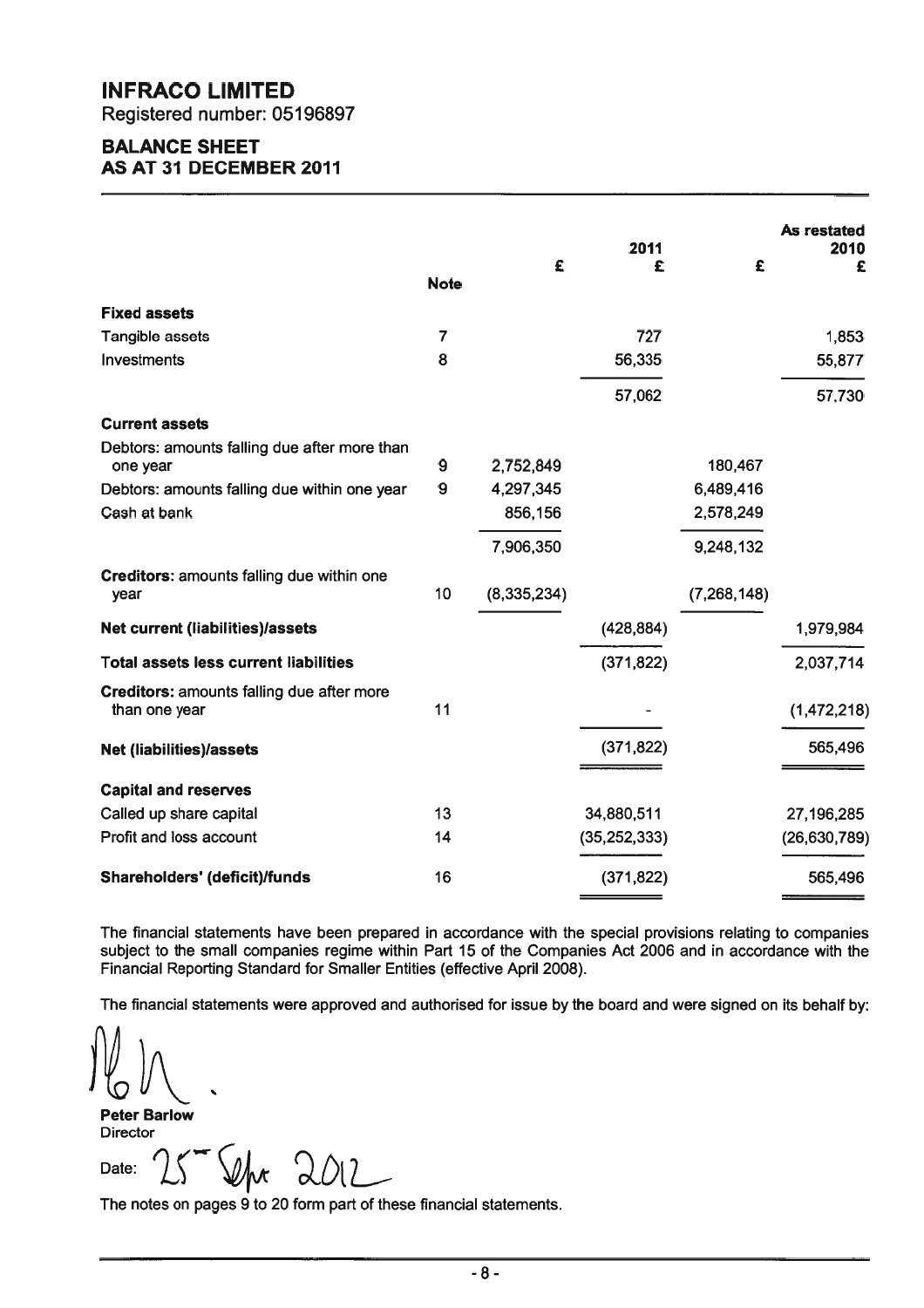### NOTES TO THE FINANCIAL STATEMENTS FOR THE YEAR ENDED 31 DECEMBER 2011

#### $\mathbf{1}$ Accounting policies

#### 1.1 Basis of preparation of financial statements

The financial statements have been prepared under the historical cost convention and in accordance with the Financial Reporting Standard for Smaller Entities (effective April 2008).

The company is not required to prepare group accounts by virtue of Section 398 of the Companies Act 2006. These financial statements therefore present information about the company as an individual undertaking and not about its group.

#### 1.2 Going concern

The company meets its day to day working capital through grants received and share capital issued. The directors have considered the company's cash flow requirements for the 12 months following the approval date of these accounts and on the basis of this the directors consider that the company will continue to have sufficient funds for the foreseeable future. The directors have received assurances regarding future grants and share capital issued which the directors feel is sufficient for the financial statements to be prepared on the going concern basis. Between 17 January and 12 June 2012, 11,799,973 Euros, \$8,060,489 and £11,000,000 has been received from The Private Infrastructure Development Group Trust further supporting the activities of InfraCo Limited and which will be converted into issued equity share capital during 2012. The financial statements do not include any adjustments that would result were funding to be withdrawn.

#### 1.3 Joint development agreements

In accordance with its principal activity, the company enters into joint development agreements, in which the company takes on early stage development costs and risks of project development. The company is compensated for its costs by a number of means. Development fees and reimbursement of costs incurred are receivable should funds be available from the disposal of such ventures to third parties during or after the initial development phase, or by securing third party debt finance.

Revenues and amounts recoverable under joint development agreements are only recognised where they can be measured and assessed with reasonable certainty. By their nature the outcome of such projects and ventures is subject to a high degree of uncertainty, including the ultimate commercial viability and whether the early stage development costs will be exceeded by the future proceeds of sale or other revenues.

Where the company receives revenue in the form of shares or options or other rights to equity, these are recognised as revenue in the profit and loss account only if the value of the shares or options can be measured reliably, are readily marketable and could be disposed of without restriction at the point of receipt. Non-marketable shares and options are deemed unrealised and recognised in the statement of total recognised gains and losses only where their value can be reliably measured.

Where development costs can be linked directly to the receipt of equity, the development costs are included in the carrying value of the investment to the extent such costs are covered by the value of the equity. Otherwise, development costs are expensed in the period in which they are incurred.

#### 1.4 Grant income

The company receives income from various entities in the form of grants to cover certain expenditure relating to its projects. Such grants are treated as deferred revenue on receipt and credited to the profit and loss account as the related expenditure is incurred. Grant receipts not yet utilised are included in creditors.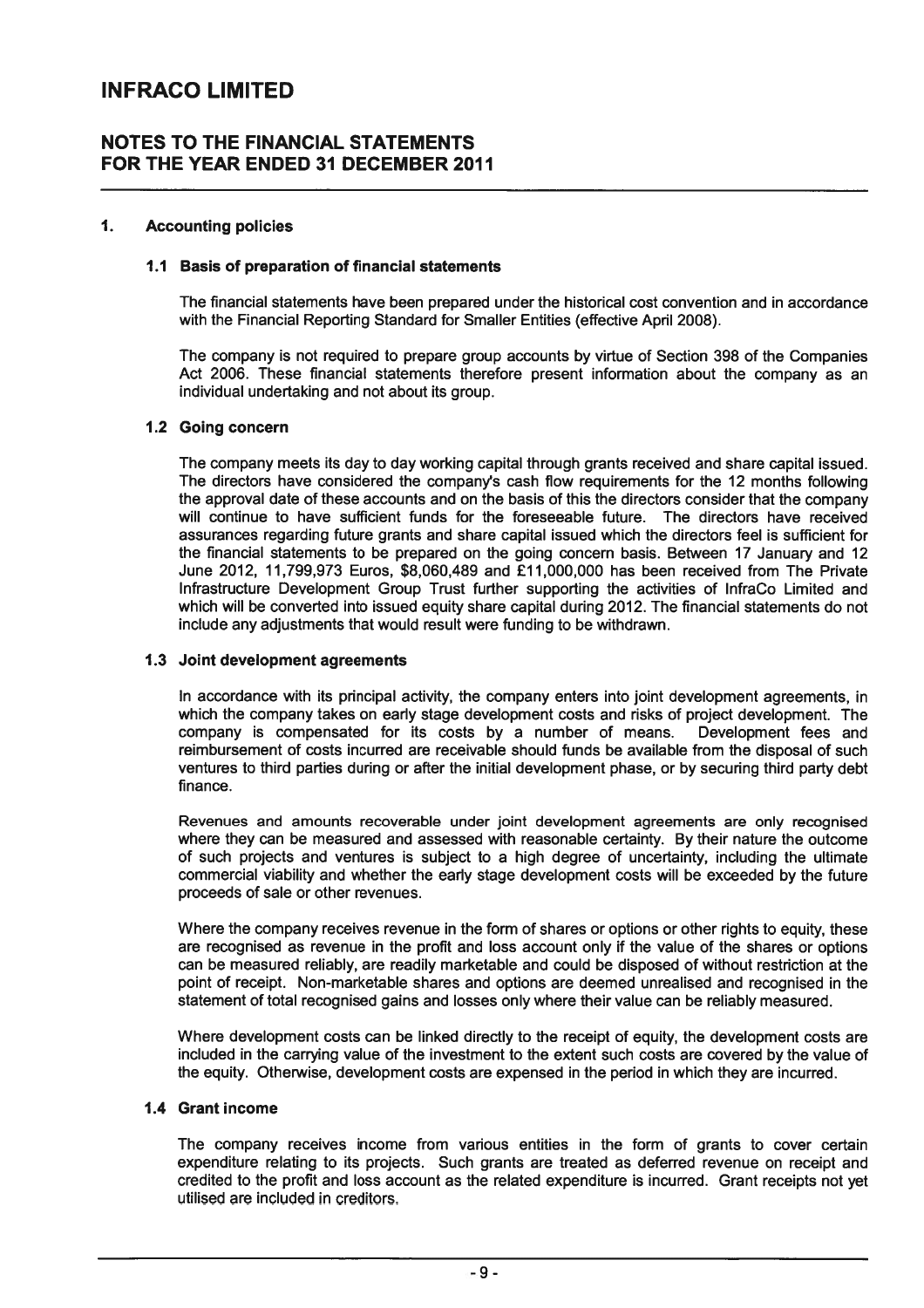### NOTES TO THE FINANCIAL STATEMENTS FOR THE YEAR ENDED 31 DECEMBER 2011

#### $1.$ Accounting policies (continued)

#### 1.5 Tangible fixed assets and depreciation

Tangible fixed assets are stated at cost less depreciation. Depreciation is provided at rates calculated to write off the cost of fixed assets, less their estimated residual value, over their expected useful lives on the following bases:

Computer equipment - 25% straight line

#### 1.6 Investments

Investments held as fixed assets are shown at cost less provision for impairment.

#### 1.7 Deferred taxation

Full provision is made for deferred tax assets and liabilities arising from all timing differences between the recognition of gains and losses in the financial statements and recognition in the tax computation.

A net deferred tax asset is recognised only if it can be regarded as more likely than not that there will be suitable taxable profits from which the future reversal of the underlying timing differences can be deducted.

Deferred tax assets and liabilities are calculated at the tax rates expected to be effective at the time the timing differences are expected to reverse.

Deferred tax assets and liabilities are not discounted.

#### $2.$ Turnover

The companVs entire turnover (2010 - the same) is attributable to geographical regions outside the United Kingdom.

#### 3. Operating loss

The operating loss is stated after charging:

|                                         | 2011      | 2010       |
|-----------------------------------------|-----------|------------|
|                                         |           | £          |
| Depreciation of tangible fixed assets:  |           |            |
| - owned by the company                  | 1,126     | 343        |
| Auditors' remuneration                  | 18,500    | 18,000     |
| <b>Pension costs</b>                    | 5,066     | 1,033      |
| <b>Contracted fees</b>                  | 8,620,376 | 10,081,956 |
| Provision against intercompany balances | 3,093,583 | 4,728,763  |
|                                         |           |            |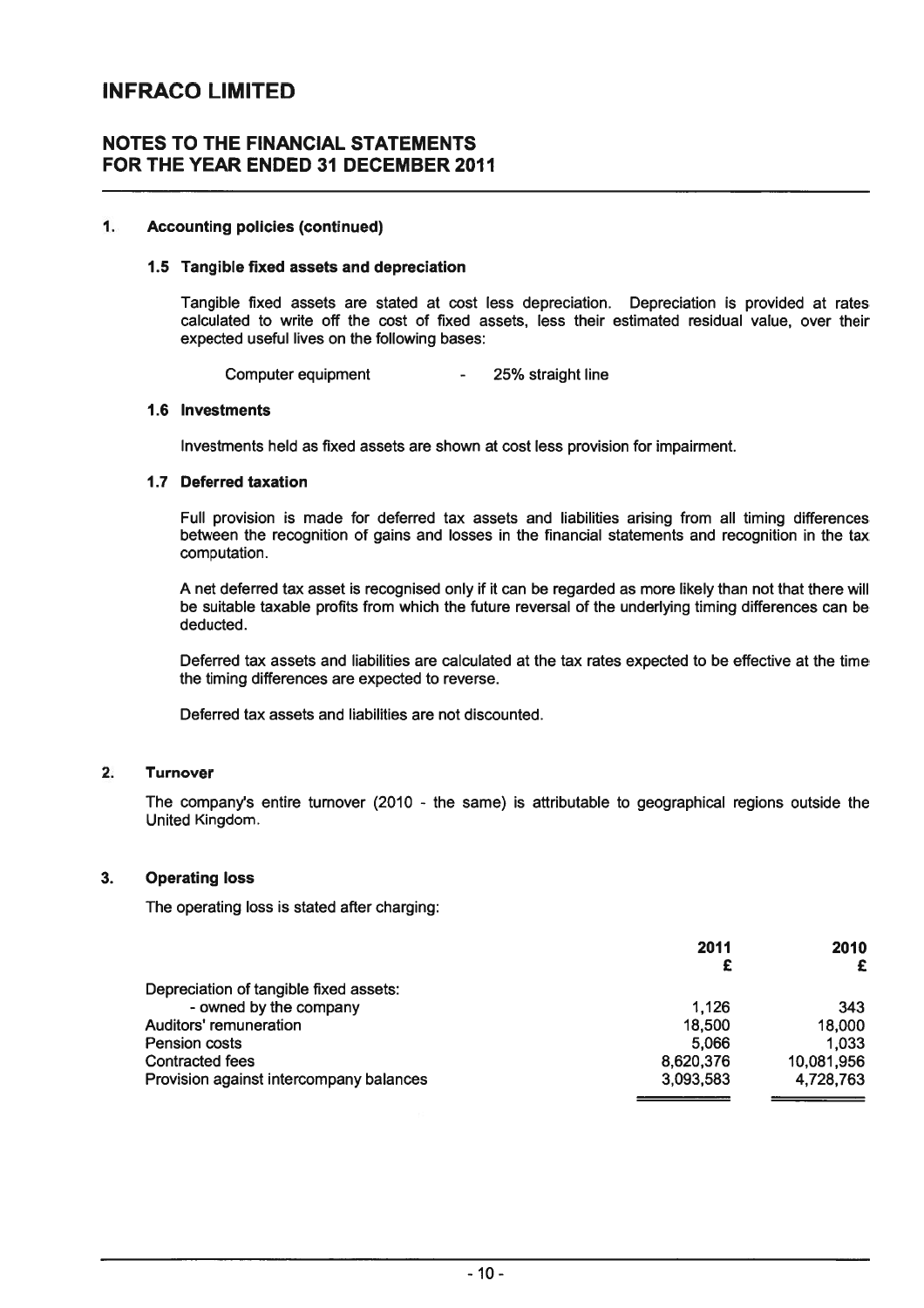### NOTES TO THE FINANCIAL STATEMENTS FOR THE YEAR ENDED 31 DECEMBER 2011

#### 4. Directors' remuneration

|                      | 2011<br>c | 2010   |
|----------------------|-----------|--------|
| Aggregate emoluments | 60,737    | 74,681 |
|                      |           |        |

During the year retirement benefits were accruing to none of the directors (2010 - none) in respect of defined contribution pension schemes.

### 5. Interest receivable and similar income

|                                                                                                    | 2011           | As restated<br>2010 |
|----------------------------------------------------------------------------------------------------|----------------|---------------------|
| Interest receivable from subsidiary and associated undertakings<br><b>Bank interest receivable</b> | 837,174<br>272 | 420,317             |
|                                                                                                    | 837,446        | 420,317             |

#### 6. Taxation

On the basis of the results of the company for the year, there is no charge for corporation tax.

The company has estimated losses of £25,278,500 (2010: £19,889,786) available to carry forward against future trading profits.

#### 7. Tangible fixed assets

|                                        | <b>Computer</b><br>equipment<br>£ |
|----------------------------------------|-----------------------------------|
| Cost                                   |                                   |
| At 1 January 2011 and 31 December 2011 | 2,338                             |
| <b>Depreciation</b>                    |                                   |
| At 1 January 2011                      | 485                               |
| Charge for the year                    | 1,126                             |
| At 31 December 2011                    | 1,611                             |
| <b>Net book value</b>                  |                                   |
| At 31 December 2011                    | 727                               |
| At 31 December 2010                    | 1,853                             |
|                                        |                                   |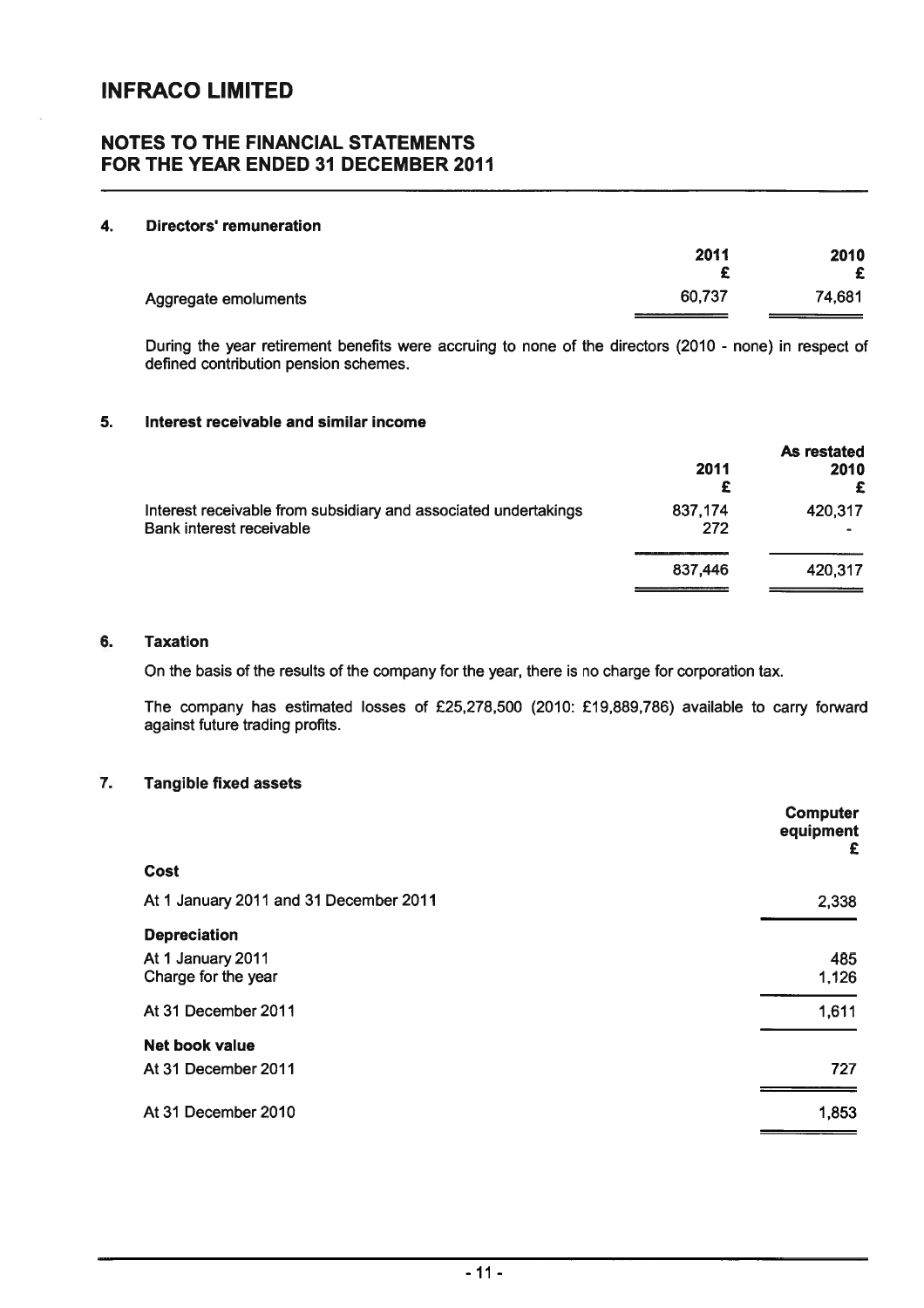## NOTES TO THE FINANCIAL STATEMENTS FOR THE YEAR ENDED 31 DECEMBER 2011

### 8. Fixed asset investments

|                                           | <b>Shares in</b><br>subsidiary<br>companies<br>£ | <b>Shares in</b><br>associated<br>companies<br>£ | Loans to<br>associates<br>£ | <b>Total</b><br>£ |
|-------------------------------------------|--------------------------------------------------|--------------------------------------------------|-----------------------------|-------------------|
| <b>Cost or valuation</b>                  |                                                  |                                                  |                             |                   |
| At 1 January 2011<br><b>Additions</b>     | 2,220<br>458                                     | 27,275                                           | 26,382                      | 55,877<br>458     |
| At 31 December 2011                       | 2,678                                            | 27,275                                           | 26,382                      | 56,335            |
| <b>Impairment</b>                         |                                                  |                                                  |                             |                   |
| At 1 January 2011 and 31<br>December 2011 |                                                  |                                                  |                             |                   |
| Net book value                            |                                                  |                                                  |                             |                   |
| At 31 December 2011                       | 2,678                                            | 27,275                                           | 26,382                      | 56,335            |
| At 31 December 2010                       | 2,220                                            | 27,275                                           | 26,382                      | 55,877            |
|                                           |                                                  |                                                  |                             |                   |

 $\approx$ 

### Subsidiary and associated undertakings

The following were subsidiary and associated undertakings of the company:

| <b>Name</b>                                                                         | <b>Class of shares</b>                           | <b>Holding</b> |
|-------------------------------------------------------------------------------------|--------------------------------------------------|----------------|
| Kalangala Infrastructure Services Limited - incorporated in<br>Uganda               | Ordinary shares                                  | 100%           |
| Chanyanya Infrastructure Company Limited - incorporated in<br>Republic of Zambia    | <b>Ordinary shares</b>                           | 80%            |
| Chiansi Irrigation Infrastructure Company Limited -                                 |                                                  |                |
| incorporated in Republic of Zambia<br>Envalor Limitada - incorporated in Mozambique | Ordinary shares<br><b>Ordinary shares</b>        | 99%<br>99%     |
| Cenpower Generation Company Limited - incorporated in<br><b>Republic of Ghana</b>   | Ordinary shares                                  | 24%            |
| Muchinga Power Company Limited - incorporated in Republic                           |                                                  |                |
| of Zambia<br>Cabeolica S.A. - incorporated in Cape Verde                            | <b>Ordinary shares</b><br><b>Ordinary shares</b> | 50%<br>71%     |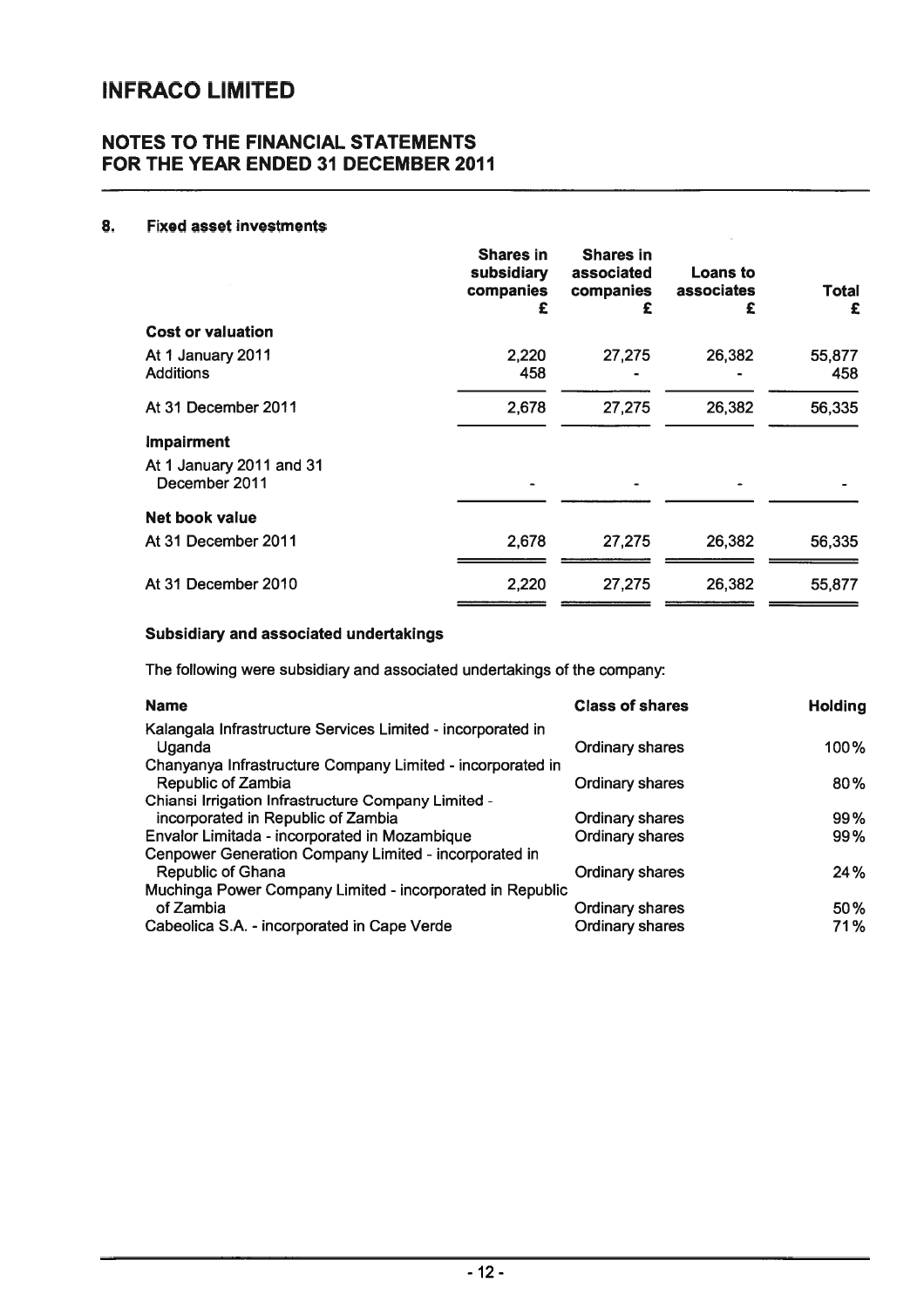### NOTES TO THE FINANCIAL STATEMENTS FOR THE YEAR ENDED 31 DECEMBER 2011

#### 8. Fixed asset investments (continued)

At 31 December 2011, InfraCo Limited owned 71% of the issued equity share capital of Cabeolica S.A.. However, the effective ownership of the company by InfraCo Limited is 16%. This is due to a dilution of ownership by the elective rights attaching to shareholder loans held by parties within Cabeolica S.A..

The aggregate of the share capital and reserves as at 31 December 2011, or the latest available date and of the profit or loss for the year ended on that date for the subsidiary and associated undertakings were as follows:

| <b>Name</b>                                       | <b>Aggregate of</b><br>share capital<br>and reserves | Profit/(loss)            |
|---------------------------------------------------|------------------------------------------------------|--------------------------|
| Kalangala Infrastructure Services Limited - 1     | (4,326,042)                                          | (1,922,698)              |
| Chanyanya Infrastructure Company Limited - 2      | (1, 112, 409)                                        | (181, 198)               |
| Chiansi Irrigation Infrastructure Company Limited | 677                                                  |                          |
| Envalor Limitada - 3                              | (1,901)                                              | (2, 384)                 |
| <b>Cenpower Generation Company Limited - 4</b>    | 1,190,422                                            |                          |
| Muchinga Power Company Limited                    | 14                                                   | $\overline{\phantom{a}}$ |
| Cabeolica S.A. - 5                                | 1,164,381                                            | 1,069,788                |

<sup>1</sup> Information provided via draft audited 31 December 2011 financial statements.

<sup>2</sup> Information provided via unaudited 31 December 2011 management information.

<sup>3</sup> Information provided via unaudited 31 December 2011 management information.

<sup>4</sup> Information provided via draft audited 31 December 2011 financial statements.

<sup>5</sup> Information provided via audited 31 December 2011 financial statements.

#### Principal activities of subsidiary and associated undertakings

The principal activities are as follows:

Kalangala Infrastructure Services Limited - multi-sector infrastructure development establishing a forprofit utility company to serve the population, institutions and businesses of Bugala Island in Kalangala District on Lake Victoria.

Chanyanya Infrastructure Company Limited and Chiansi Irrigation Infrastructure Company Limited combination of smallholder and commercial farmers into a commercial structure that will allow them to benefit from state-of-the-art irrigation infrastructure and farm management for their respective parts of the project.

Cenpower Generation Company Limited - combined cycle gas turbine project.

Muchinga Power Company Limited - downstream expansion of an existing 18 MW hydro power scheme.

Cabeolica S.A. - four wind farms across the largest islands of Cape Verde.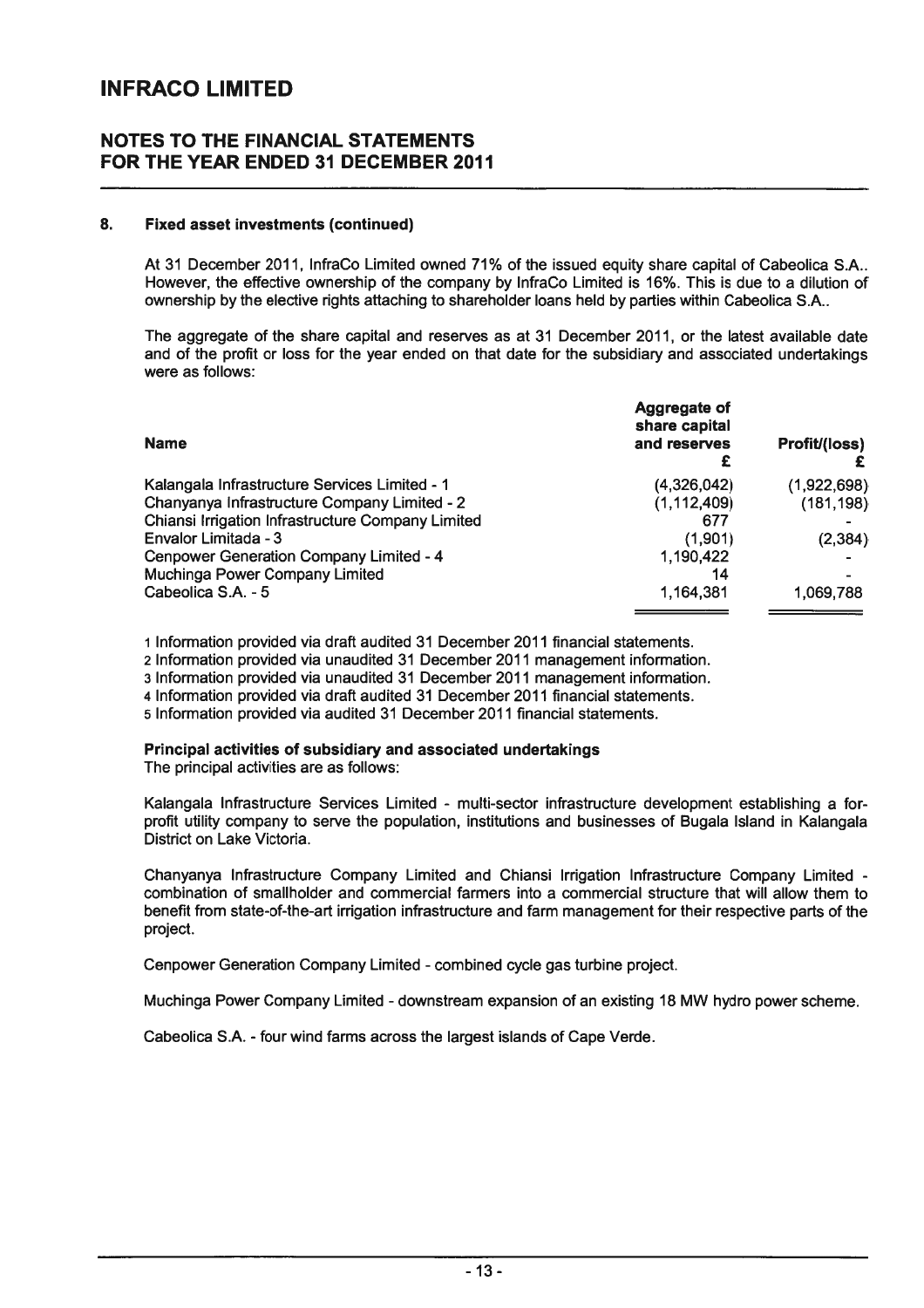### NOTES TO THE FINANCIAL STATEMENTS FOR THE YEAR ENDED 31 DECEMBER 2011

#### 8. Fixed asset investments (continued)

#### Development costs incurred to date not reimbursed

The table below shows projects under development where a Joint Development Agreement or similar agreement exists, along with the expenditure incurred by InfraCo Limited to 31 December that has not been reimbursed (excluding internal staff time on projects). The information given below outlines the name of the project, the country of the project and the sector of the project.

Projects in late stage development

|                                                                                                           | 2011<br>£'000         |
|-----------------------------------------------------------------------------------------------------------|-----------------------|
| Chiansi / Chanyanya - Zambia - Agriculture<br>Kalangala - Uganda - Integrated<br>Cenpower - Ghana - Power | 2,753<br>4,931<br>301 |
| <b>Total</b>                                                                                              | 7,985                 |

#### Other projects in development

|                                                            | 2011<br>£'000 |
|------------------------------------------------------------|---------------|
| Nairobi Commuter Rail - Kenya - Transport                  | 680           |
| Muchinga - Zambia - Agriculture                            | 445           |
| Lake Albert - Uganda - Integrated                          | 280           |
| Envalor - Mozambique - Energy                              | 571           |
| <b>Envalor Emerging Farmers - Mozambique - Agriculture</b> |               |
| Leona Wind - Senegal - Power                               | 260           |
| Ghana Wind - Ghana - Power                                 | 69            |
| <b>OMVS Navigation - Senegal - Power</b>                   | 218           |
| Volta Lake - Ghana - Transport                             | 9             |
| Beyla - Guinea - Power                                     | 102           |
| Buvuma - Uganda - Integrated                               |               |
| Total                                                      | 2,641         |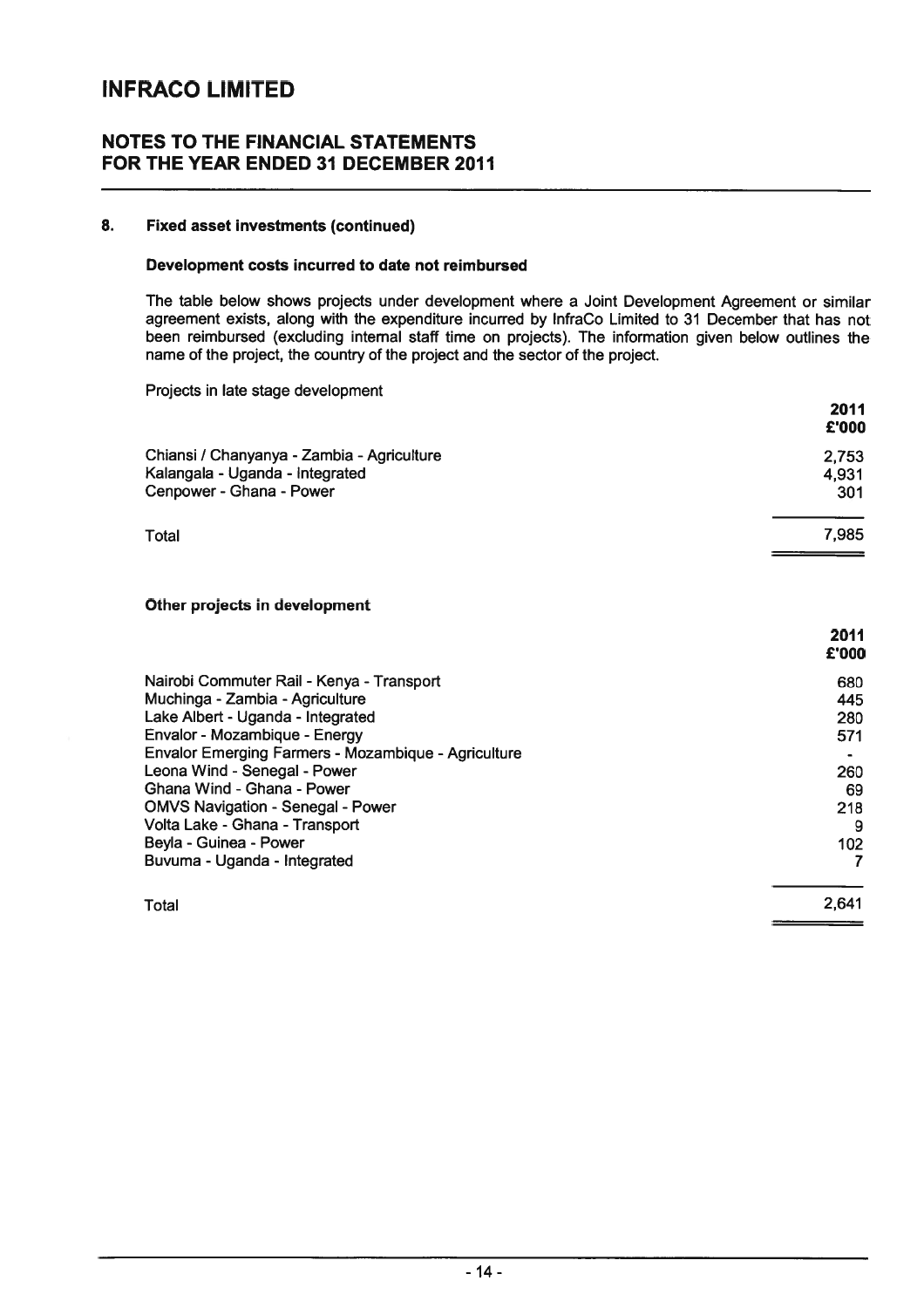## NOTES TO THE FINANCIAL STATEMENTS FOR THE YEAR ENDED 31 DECEMBER 2011

### 9. Debtors

|                                                        |           | As restated |
|--------------------------------------------------------|-----------|-------------|
|                                                        | 2011      | 2010        |
|                                                        | £         | £           |
| Due after more than one year                           |           |             |
| Amounts owed by subsidiary and associated undertakings | 2,752,849 | 180,467     |
|                                                        |           |             |
|                                                        |           | As restated |
|                                                        | 2011      | 2010        |
|                                                        | £         | £           |
| Due within one year                                    |           |             |
| Trade debtors                                          |           | 27,077      |
| Amounts owed by subsidiary and associated undertakings | 99,205    | 3,104,291   |
| Other debtors                                          | 4,198,140 | 3,358,048   |
|                                                        | 4,297,345 | 6,489,416   |
|                                                        |           |             |

### 10. Creditors:

### Amounts falling due within one year

|                                                | 2011      | As restated<br>2010 |
|------------------------------------------------|-----------|---------------------|
|                                                | £         | £                   |
| <b>Trade creditors</b>                         | 2,931,855 | 893,262             |
| Grants not yet utilised                        | 1,262,476 | 1,949,706           |
| Amounts owed to parent entity                  | 2,936,214 |                     |
| Social security and other taxes                | 2,080     | 4,800               |
| Consideration for share capital not yet issued |           | 3,564,942           |
| Other creditors                                | 1,202,609 | 855,438             |
|                                                | 8,335,234 | 7,268,148           |

#### 11. Creditors:

Amounts falling due after more than one year

| 2011<br>◠ | 2010      |
|-----------|-----------|
| $\sim$    | 1,472,218 |
|           |           |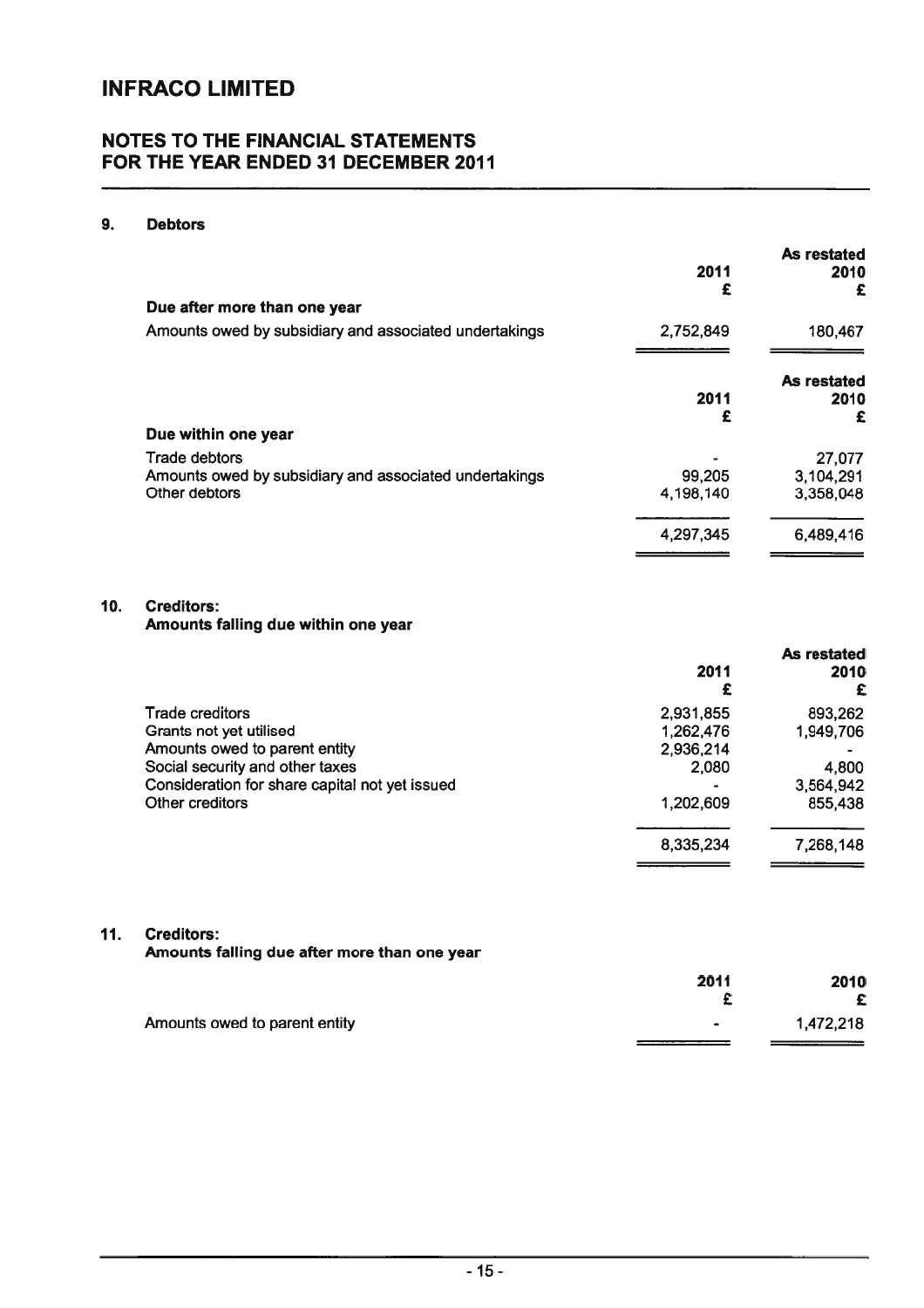## NOTES TO THE FINANCIAL STATEMENTS FOR THE YEAR ENDED 31 DECEMBER 2011

### 12. Reconciliation of movement in grants during the year

|                                                           | 2011<br>£   | As restated<br>2010<br>£ |
|-----------------------------------------------------------|-------------|--------------------------|
| At 1 January 2011                                         | 1,949,706   | 1,278,784                |
| Received during the year                                  | 624,642     | 1,225,189                |
| Released to profit and loss account                       | (1,311,872) | (554, 267)               |
| At 31 December 2011                                       | 1,262,476   | 1,949,706                |
| <b>Share capital</b>                                      |             |                          |
|                                                           | 2011        | 2010                     |
|                                                           | £           | £                        |
| Allotted, called up and fully paid                        |             |                          |
| 34,880,511 (2010 - 27,196,285) Ordinary shares of £1 each | 34,880,511  | 27,196,285               |

On 19 October 2011, 3,564,942 shares of £1 each were issued at par. On 29 December 2011, 4,110,519 shares of £1 each were issued at par.

#### 14. Reserves

 $13.$ 

|                                 | <b>Profit and</b><br>loss account |
|---------------------------------|-----------------------------------|
| At 1 January 2011               | (26, 811, 256)                    |
| Prior year adjustment (note 15) | 180,467                           |
| At 1 January 2011 (as restated) | (26, 630, 789)                    |
| Loss for the year               | (8,621,544)                       |
| At 31 December 2011             | (35, 252, 333)                    |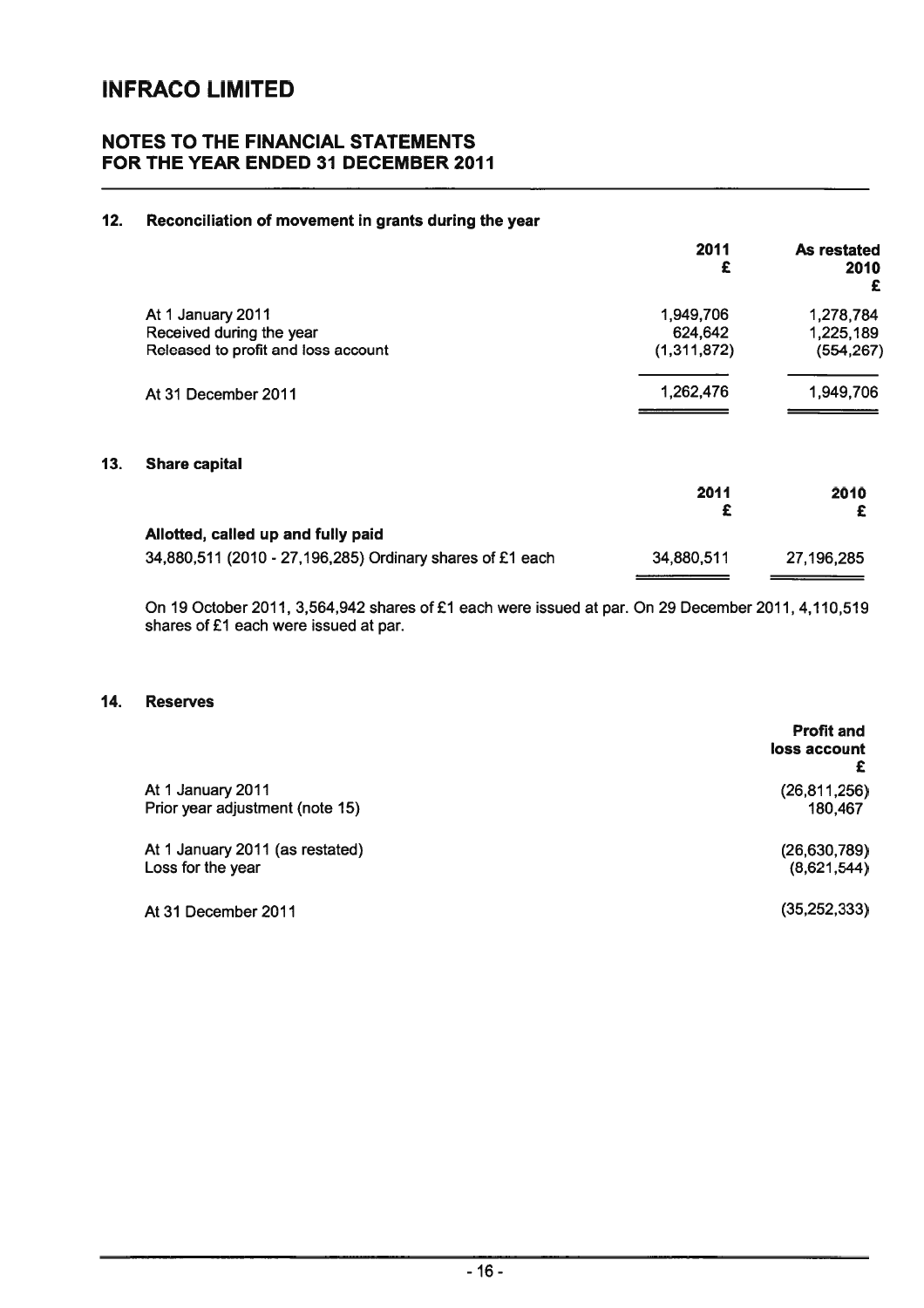### NOTES TO THE FINANCIAL STATEMENTS FOR THE YEAR ENDED 31 DECEMBER 2011

#### 15. Prior year adjustment

In certain cases, the directors have reanalysed corresponding amounts to make their disclosure more meaningful.

The directors have recognised the appropriate classification of amounts owed by subsidiary and associated undertakings and other debtors. The effect of this reclassification is to decrease amounts owed by subsidiary and associated undertakings brought forward by £2,461,161 and increase other debtors brought forward by £2,461,161.

The directors have recognised the correct classification of grants not yet utilised and other creditors. The effect of this reclassification is to decrease amounts due to Africa Agricultural Development Company Limited included within other creditors brought forward by £851,593 and increase grants not yet utilised brought forward by £851,593. During 2011, InfraCo Limited granted £851,593 to Africa Agricultural Development Company Limited as disclosed in note 19.

The directors have recognised the prior year interest receivable from Cabeolica S.A., a subsidiary company. The effect of this adjustment is to increase interest receivable during the prior year, by £177,381, increase foreign exchange gains included within prior year administrative expenses by £3,086 and increase the amounts receivable by Cabeolica S.A. in greater than one year brought forward by £180,467. The overall effect of this adjustment is to increase the profit and loss reserve brought forward by £180,467 and increase the amounts owed by subsidiary and associated undertakings in greater than one year brought forward by £180,467.

#### 16. Reconciliation of movement in shareholders' funds

|                                                                 | 2011<br>£                | 2010                       |
|-----------------------------------------------------------------|--------------------------|----------------------------|
| Opening shareholders' funds<br>Prior year adjustments (note 15) | 385,029<br>180,467       | 3,786,184                  |
| Opening shareholders' funds (as restated)                       | 565,496                  |                            |
| Loss for the year<br>Shares issued during the year              | (8,621,544)<br>7,684,226 | (6, 152, 152)<br>2,931,464 |
| Closing shareholders' (deficit)/funds                           | (371, 822)               | 565,496                    |

#### 17. Contingent liabilities

As a result of the company's budgeting activities, a loan note of \$400,000 due from Chanyanya Infrastructure Company Limited, was transferred to eleQtra (InfraCo) Limited (formerly lnfraCo Management Services Limited) during the year ended 31 December 2009. In return for this InfraCo Limited undertook to settle this loan note if it is not paid after certain contracted conditions are met. No provision has been made as it is considered a remote possibility that they will arise.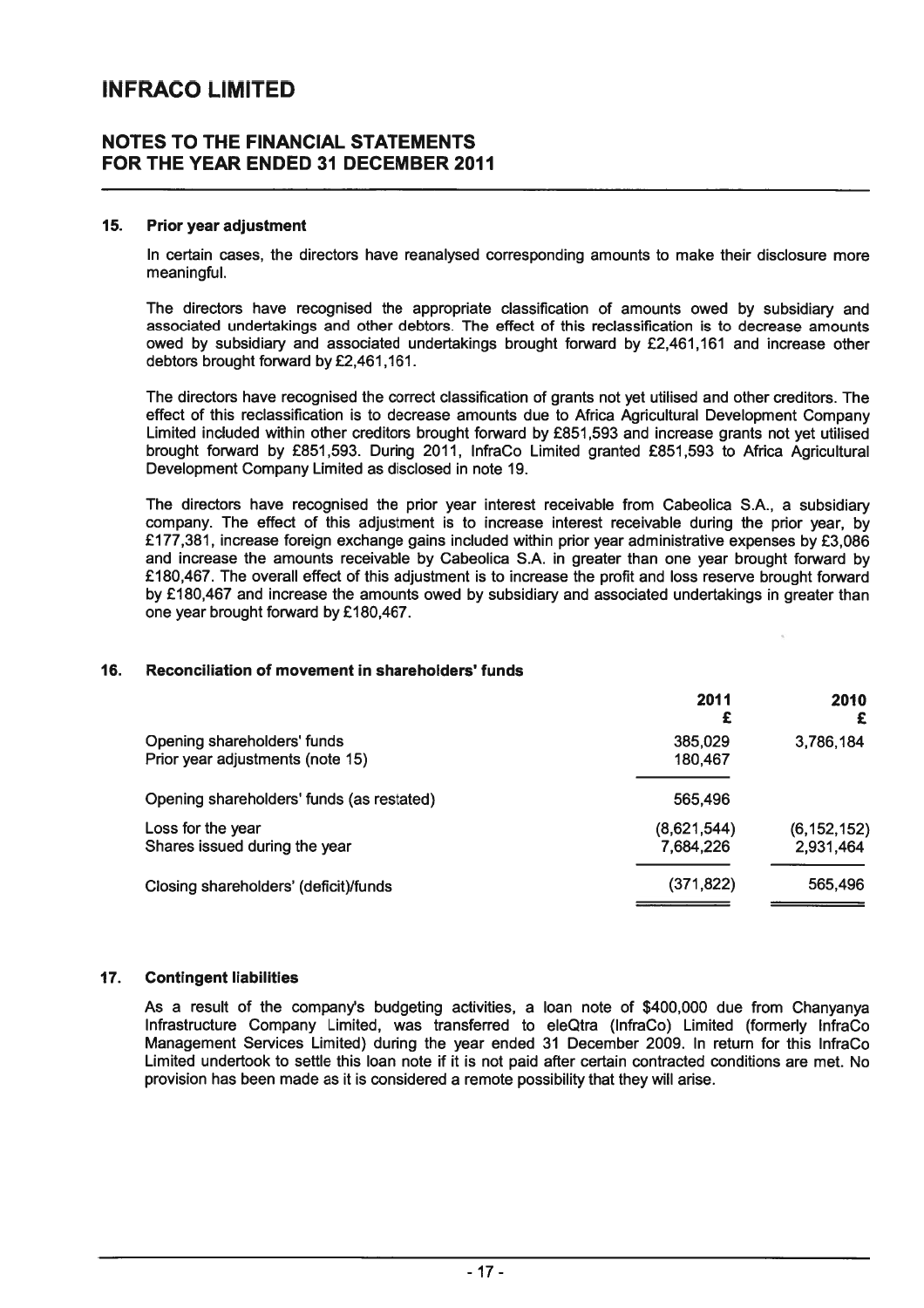### NOTES TO THE FINANCIAL STATEMENTS FOR THE YEAR ENDED 31 DECEMBER 2011

#### 18. Pension commitments

The company operates a defined contributions pension scheme. The assets of the scheme are held separately from those of the company in an independently administered fund. The pension cost charge represents contributions payable by the company to the fund and amounted to £5,066 (2010 - £1,033). Contributions totalling £nil (2010 - £nil) were payable to the fund at the balance sheet date.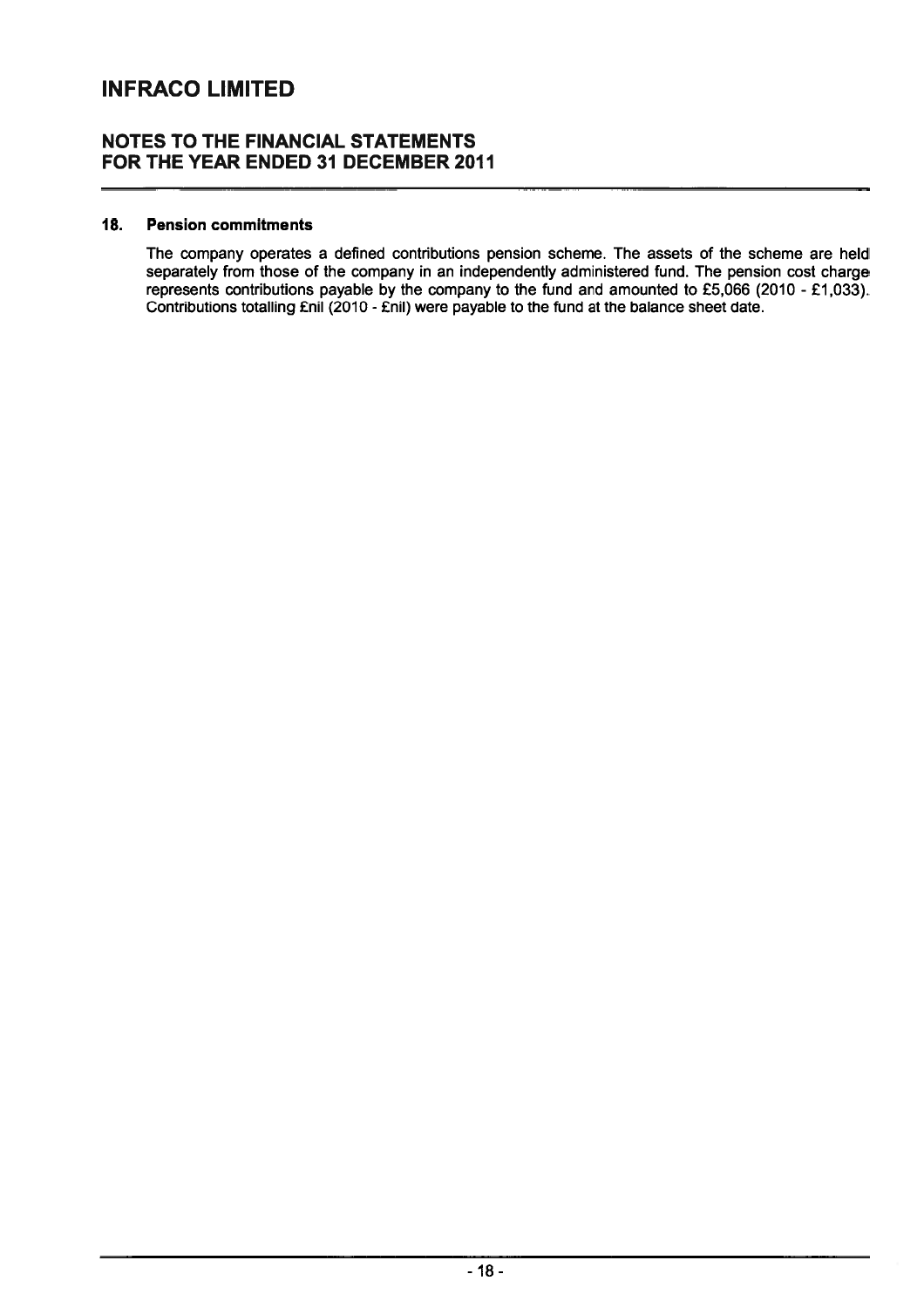### NOTES TO THE FINANCIAL STATEMENTS FOR THE YEAR ENDED 31 DECEMBER 2011

#### 19. Related party transactions

Kalangala Infrastructure Services Limited is a wholly-owned subsidiary company set up as a vehicle for a specific development project and is held with a view to eventual resale. During the year, the company made additional working capital advances amounting to £1,598,166 (2010 - £886,847) to the subsidiary. At the year end, the total balance due from Kalangala Infrastructure Services Limited amounted to £4,429,057 (2010 - £2,588,376) against which, and due to the inherent uncertainty surrounding the outcome of the project, this balance has been provided in full. Interest is receivable by InfraCo Limited at a rate of 10% per annum on these balances and amounted to £256,655 in the year (2010 - £165,144). The interest receivable at the year end is included within the £4,429,057 noted previously (2010 - £2,588,376).

During 2010, the company provided Kalangala Infrastructure Services Limited a draw down facility of up to \$5,000,000, to be used for the construction of fixed assets specifically relating to the project, of which £2,936,214 (\$4,538,210) (2010 - £1,472,218 (\$2,225,806)) had been drawn and was outstanding at the year end. These amounts have been provided for in full until such time as the outcome of the project can be reliably ascertained. Interest is receivable by InfraCo Limited at a rate of 3.5% per annum and amounted to £88,443 in the year (2010 - £44,829), all of which remained outstanding at the year end and has been provided for in full. The terms of repayment of these monies mirror those described below relating to a draw down facility provided by the parent entity.

Chanyanya Infrastructure Company Limited is a 80% owned company set up as a vehicle for a specific development project and is held with a view to eventual resale. During the year, InfraCo Limited made additional working capital advances amounting to £262,983 (2010 - £64,979) to the subsidiary. At the year end, the total balance due from Chanyanya Infrastructure Company Limited amounted to £730,927 (2010 - £467,954) against which, and due to the inherent uncertainty surrounding the outcome of the project, a full provision has been recognised. Interest is receivable by InfraCo Limited at a rate of 5% per annum and amounted to £30,025 in the year (2010 - £19,928). The interest receivable at the year end is included within the £730,927 noted previously (2010 - £467,954).

Cabeolica S.A. is subsidiary company set up as a vehicle for a specific development project and is held with a view to eventual resale. During 2011, InfraCo Limited was entitled to recognise development expenditure previously incurred amounting to £1,855,999 as income. This has been recognised as turnover and as amounts receivable by InfraCo Limited. The amount outstanding at the year end amounted to £2,752,849 (2010 - £3,083,245). Interest is receivable by InfraCo Limited, on the principal and interest accrued amounts, at 12% per annum and amounted to £443,706 in the year (2010 - £177,381).

Cenpower Limited was set up as a vehicle for a specific development project and is held with a view to eventual resale. The amounts due to InfraCo Limited at the year end amounted to £1,866,456 (2010 - £1,866,456) against which, and due to the inherent uncertainty surrounding the outcome of the project, a full provision has been recognised. These amounts are non-interest bearing and are repayable according to set milestones relating to stages of completion of the underlying project.

Additionally, during 2010 and 2011, InfraCo Limited provided interest and non-interest bearing loans to Cenpower Limited. Amounts of \$165,000 (£106,931) under a non-interest bearing loan were receivable at the year end (2010 -£106,931) and which is repayable on the financial close of the underlying project. Amounts of \$247,500 (£193,861) (2010 - £160,396) under an interest bearing loan at a rate of LIBOR pIus 12%, the interest on which of £19,969 (2010 - £13,035) had been accrued in the year, existed at the year end and which is repayable on the financial close of the underlying project. Furthermore, amounts of  $$240,000$  (£163,614) provided during the year under a cash call agreement, which is repayable on demand. Amounts of \$240,000 (£146,771) under a non-interest bearing loan were receivable at the year end (2010 - £nil) which is repayable on the financial close of the underlying project. The directors anticipate financial close occurring in 2012, although due to the inherent uncertainty surrounding the outcome of the project, a full provision has been recognised in respect of all these amounts.